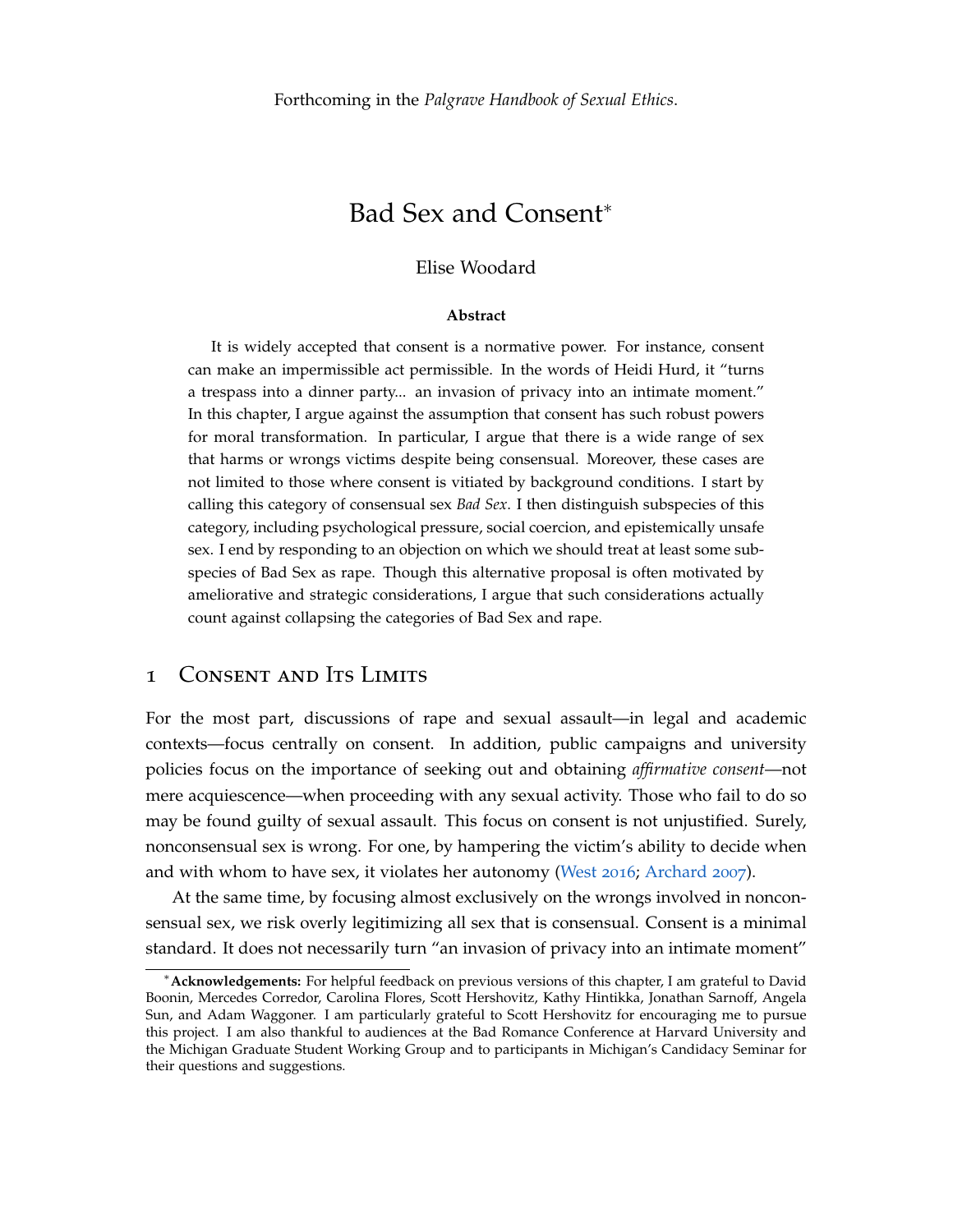[\(Hurd](#page-23-0) [1996](#page-23-0)). In some cases, it merely removes one ground for complaint about that invasion. In other words, consent does not always have the robust powers of moral transformation often attributed to it. On this point, I follow Robin West. West insightfully observes that "it is a non sequitur, but a disturbingly common one, to argue from the premise that some act is bad because it is nonconsensual, to the conclusion that the same act, if consensual, is therefore good" [\(West](#page-25-1) [1996](#page-25-1), 247). In other words, West notes that it is a mistake to think that consensual sex is always sufficient for good—morally or otherwise—sex. The worry here seems to be, in part, that there is a gap between consent and good sex.

Those sympathetic to consent frameworks might attempt to bridge the apparent gap between consensual sex and good sex by amending the standards for consent. More specifically, they might attempt to raise the bar for consent, thereby lowering the bar for nonconsensual sex. For example, they might argue that consent must be either *affirmative* or *enthusiastic*. [1](#page-1-0) Unfortunately, this move risks *overcriminalizing* sex that is not clearly criminal. Whatever the merits of a personal policy of only having sex with partners who affirmatively or enthusiastically consent, surely less-than-enthusiastic sex is not necessarily rape. Nor, as we'll see, is it typically experienced as such.

Before raising the bar for consensual sex, or abandoning consent frameworks altogether, we ought to get clearer on what work consent is supposed to do. If consent is a minimal standard—sufficient only for avoiding rape—then it is not necessarily worrisome that consent alone is insufficient for unproblematic sex or good sex. As Quill Kukla, echoing West, notes, "We can consent to all sorts of lousy sex, including demeaning, boring, alienated, unpleasantly painful or otherwise harmful sex" [\(Kukla](#page-23-1) [2018](#page-23-1), 72). Beyond this, I'll argue that we can also consent to sex even under some pressure to do so. Indeed, some degree of coercion or pressure does not always undermine consent [\(Conly](#page-22-1) [2004](#page-22-1)).

These observations motivate theorizing about cases that do not constitute rape and should not be criminalized, yet are nonetheless violating to victims.<sup>[2](#page-1-1)</sup> I've motivated this point by looking at the apparent limitations of consent frameworks. However, the point can be framed more generally. Uncoerced or unforced sex alone will never be sufficient for good sex or even unproblematic sex. Our standard for *not-rape* should not also serve

<span id="page-1-0"></span><sup>1</sup>. These are popular proposals on college campuses. Philosophically, [Dougherty](#page-22-2) ([2018](#page-22-2)) defends the necessity of affirmative consent.

<span id="page-1-1"></span><sup>2</sup>. The term 'victim' has many connotations and may evoke concerns about 'victim culture.' Unfortunately, I do not know of an elegant alternative. Note also that while many of the victims I'll discuss are women, men and gender non-conforming and non-binary individuals are also certainly victims of what I'll call *Bad Sex*. I say more about this point in §[3](#page-11-0).2. More generally, it's worth noting that Bad Sex is part of a broader picture of sexual violence, which includes things like catcalling, public exposure, 'revenge porn,' and not just rape. (Thanks to Mercy Corredor for this observation.)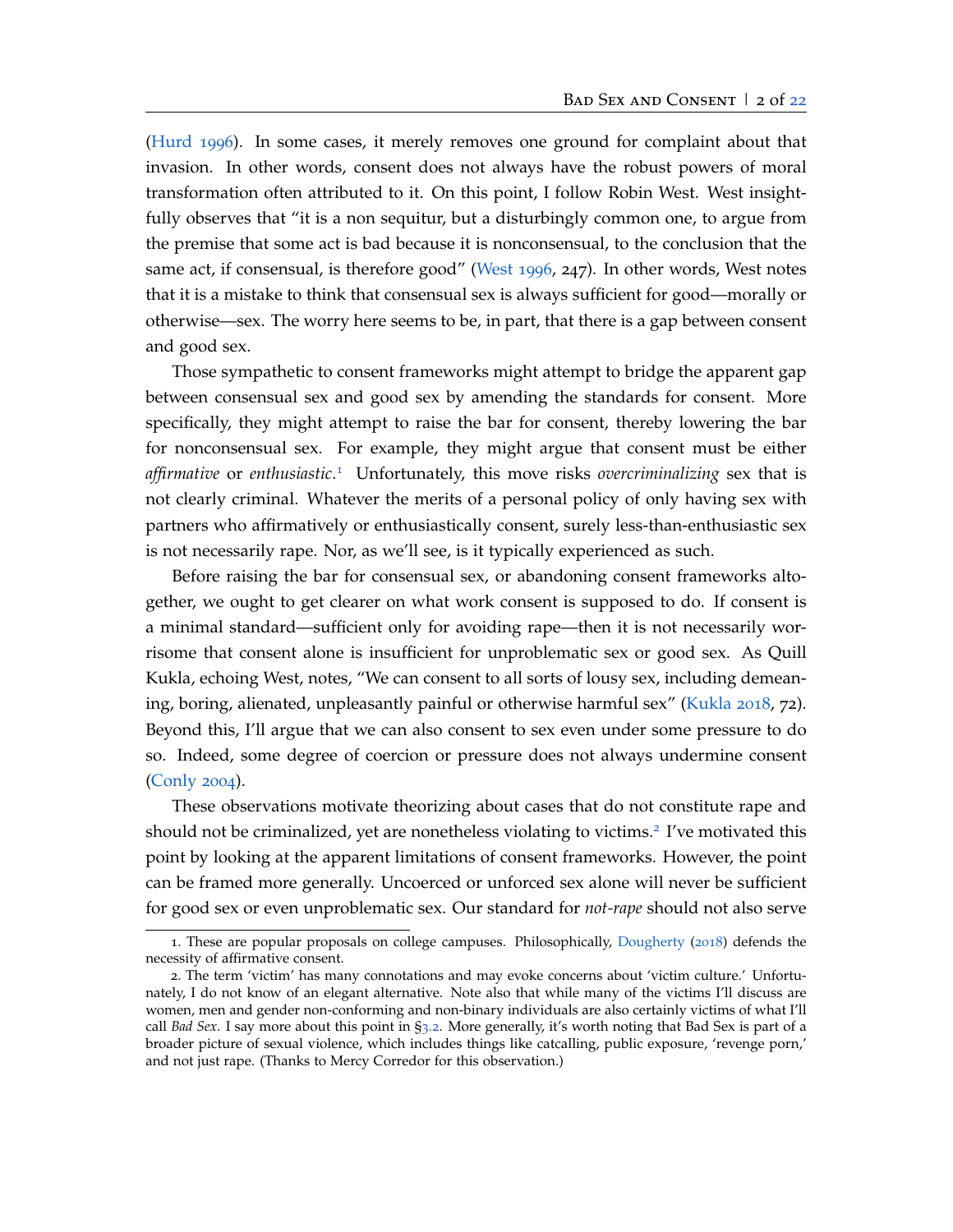as our standard for good sex.

While the point that there are some cases of sex that are not rape yet are nonetheless violating is not necessarily new, this category of violating yet noncriminal sex is radically under-theorized, especially given its prevalence. $3$  Even when theorized, it is seldom broken down into sub-categories. As I'll argue below, this is unfortunate, as there are normatively significant differences between and within different sub-categories. These include differences in how victims are harmed or wronged as well as in whether perpetrators are blameworthy. At the same time, the cases are unified in that they all give rise to distinctive agency problems.

The category between rape and just sex goes by many different names. These include 'gray rape' or 'gray sex' (or variations thereof) 'unwanted sexual intercourse,' 'unjust sex,' 'consensual sexual dysphoria,' and 'bad sex' (where 'bad' does not just mean 'disappointing').[4](#page-2-1) In this chapter, I'll opt for the term 'Bad Sex.'

One might worry that the term 'Bad Sex' is a poor choice, as it is ambiguous between sex that is merely unpleasurable and sex that is morally problematic or violating.[5](#page-2-2) However, there are several strong considerations in favor of this term. First, it is useful to have terms that are not obviously morally loaded—but can become so—available as starting points for classifying our experiences. For example, one might start out thinking that a particular experience was one of merely bad sex and then realize it was more morally loaded. Even extremely coarse-grained and ambiguous labels like Bad Sex can aid in understanding, as they provide a useful starting point for navigating a difficult moral landscape. Indeed, what victims seem to experience is a sense of violation that is difficult to articulate; a vague label like 'bad' is a natural one to reach for. The term Bad Sex, I suggest, facilitates inquiry.

Second, it avoids some problems with more common terms like 'gray rape' or 'gray sex.'[6](#page-2-3) As we'll see in §[2](#page-3-0), the term 'gray rape' in particular has a problematic history. I

<span id="page-2-0"></span><sup>3</sup>. Prominent exceptions in the academic literature include [Gavey](#page-23-2) ([2005](#page-23-2)), [Cahill](#page-22-3) ([2016](#page-22-3)), and [West](#page-25-0) ([2016](#page-25-0)). As we'll see, much of the literature on Bad Sex is constrained to popular writing.

<span id="page-2-1"></span><sup>4</sup>. We'll see many uses of the term 'gray rape' or 'gray sex' below. [Alcoff](#page-22-4) ([2018](#page-22-4)) notes the use of the term 'unwanted sexual intercourse' but notes that it is too coarse-grained, as it sounds euphemistic for rape. [Gavey](#page-23-2) ([2005](#page-23-2)) and [Cahill](#page-22-3) ([2016](#page-22-3)), whose work I discuss below, use the term 'unjust sex.' [West](#page-25-0) ([2016](#page-25-0)) uses the term 'consensual sexual dysphoria.' The term 'bad sex' is used (in the relevant way) by [Yarmel](#page-25-2) ([2018](#page-25-2)), [Shanahan](#page-25-3) [\(ms\)](#page-25-3), and others. [Bennett](#page-22-5) ([2017](#page-22-5)) also uses the term 'bad sex,' noting that 'bad' refers "not to the perceived pleasure of it, but to the way you feel in the aftermath." As we'll see, much of the conversation in terms of 'bad sex' started with the publication of "Cat Person." (See, for example, [Thompson](#page-25-4) ([2018](#page-25-4)).)

<span id="page-2-2"></span><sup>5</sup>. Of course, there are lots of ways in which sex between consenting adults might be morally problematic even according to sexual liberals, such as if it involves cheating or deception (assuming these don't undermine consent in the first place). Here I want to set such cases aside; I am instead focused on cases that seem to lie on some continuum with sexual assault.

<span id="page-2-3"></span><sup>6</sup>. A third, more radical consideration in favor of this label might be that it highlights the continuity between sex that is bad in virtue of being unpleasurable and sex that is bad in virtue of something more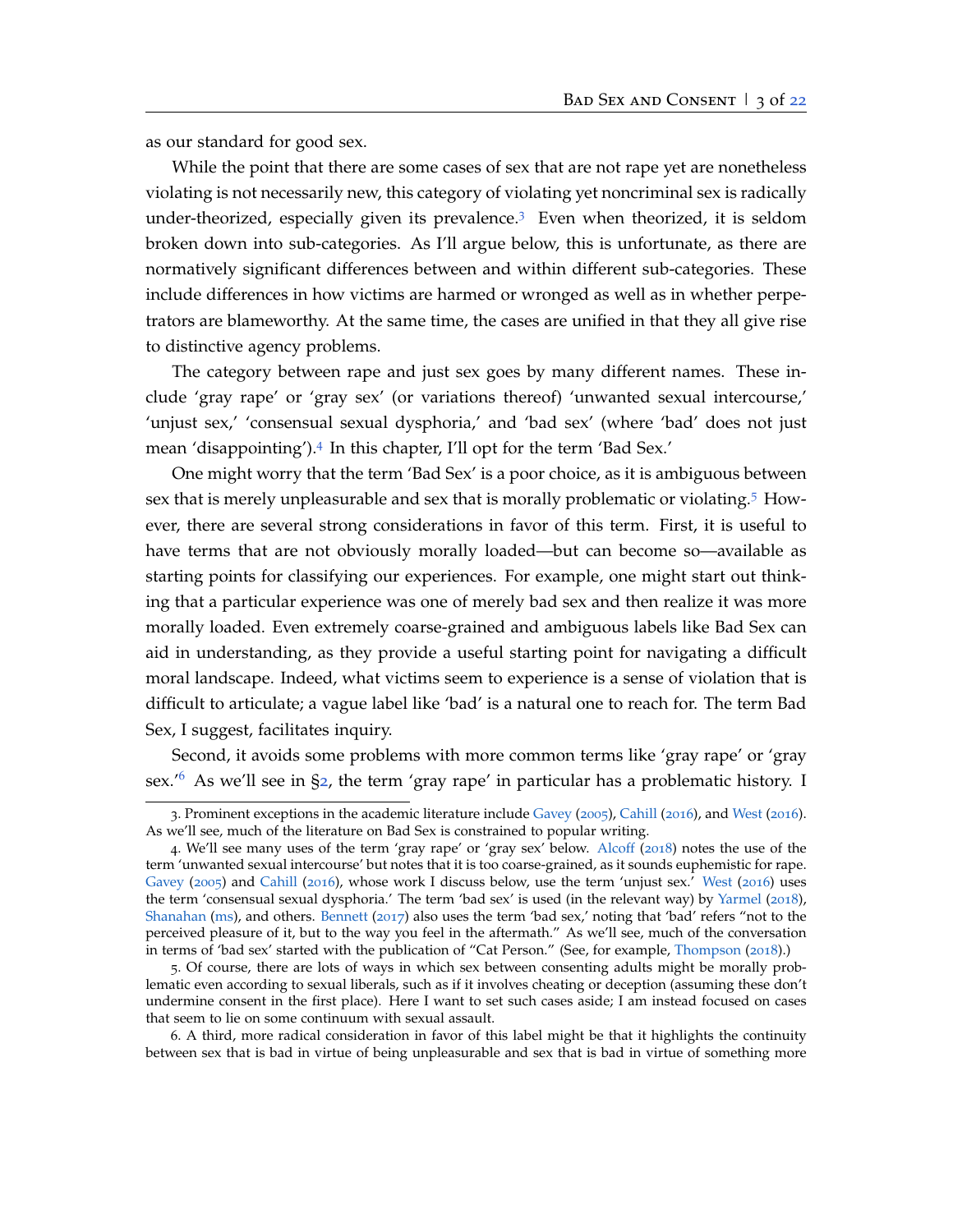think this history has made some people unduly hostile to the notion of a sexual gray area. In addition, I think we ought to be open to the possibility that the harms associated with Bad Sex are incommensurable with those of rape. However, the notion of 'gray sex' suggests a simplified model on which Bad Sex is simply a less bad or qualified version of rape. Bad Sex is also more common than the remaining alternatives, which also tend to be more theory-laden.

The aim of this chapter is to get clearer on the category of Bad Sex. I will argue that it is imperative that we develop hermeneutic and linguistic resources for understanding it. The remaining structure of this chapter is as follows. In §[2](#page-3-0), I offer some background on theorizing about Bad Sex and introduce some examples, starting with the viral story "Cat Person." In  $\S_3$  $\S_3$ , I discuss three broad types of Bad Sex, which involve either psychological pressure, social coercion, or epistemic risk. In §[4](#page-16-0), I consider an objection to my project on which we ought to collapse the categories of Bad Sex and rape. I offer a response in §[4](#page-17-0).1. §[5](#page-21-1) concludes.

## <span id="page-3-0"></span>2 From 'Gray Rape' to 'Bad Sex'

Many terms have been used to describe sex that is problematic but seems to fall short of the legal definition of rape, with some variation of 'gray rape' or 'gray sex' appearing among the most popular. The term 'gray rape' was popularized in 2007, when an article called "A New Kind of Date Rape" by Laura Sessions Stepp in *Cosmopolitan* went viral [\(Stepp](#page-25-5) [2007](#page-25-5)). Stepp defined gray rape as "sex that falls somewhere between consent and denial."

The article received intense yet appropriate backlash. The problem was that Stepp had illustrated this concept via examples that seemed to many to constitute rape, not 'gray rape.'[7](#page-3-1) For example, one woman had clearly communicated that she did not want to have sex and believed that she was raped; however, she worried that others would not see it that way. Another woman had also communicated lack of consent, though did not identify as raped. Both women worried they were not forceful enough in protesting. In both cases, one could argue that rape myths prevented them from fully recognizing that they had been raped, but that didn't make it such that the case was *gray*. To many, these were clear-cut cases of rape.<sup>[8](#page-3-2)</sup>

serious. If some groups of people (e.g. heterosexual women) disproportionately report finding sex unfulfilling or painful, we ought to wonder if 'merely' bad sex involves failures of considerateness or failures to facilitate the development of sexual agency. These failures might make such cases lie on a continuum with Bad Sex.

<span id="page-3-1"></span><sup>7</sup>. See, for instance, [Smith](#page-25-6) ([2019](#page-25-6)) for discussion.

<span id="page-3-2"></span><sup>8</sup>. For helpful philosophical discussion of rape myths, see [Jenkins](#page-23-3) ([2017](#page-23-3)).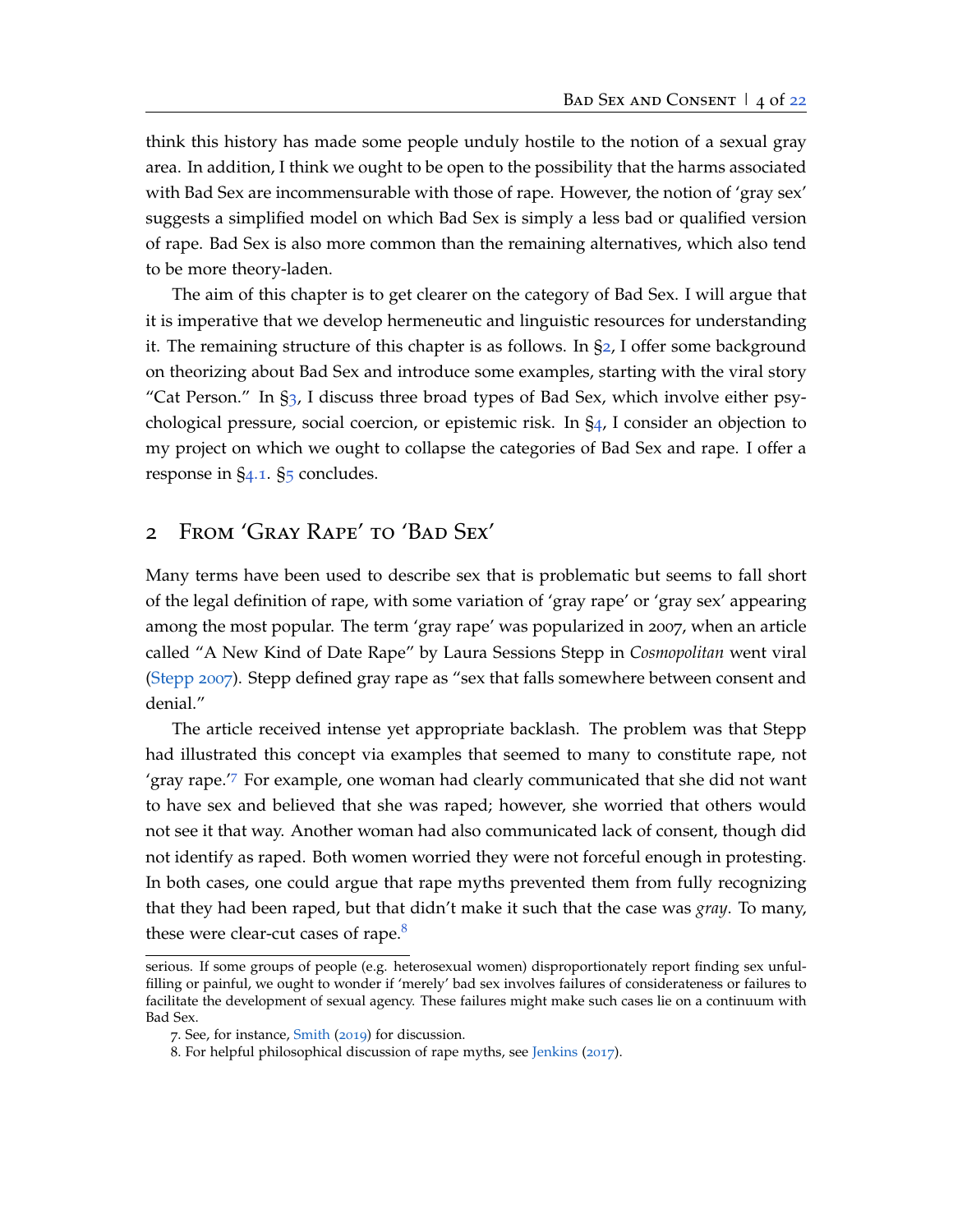The term 'gray rape' has not quite recovered from its complicated history. Those critical of it rightly note that the term has been used to promote the idea that gray rape is merely the result of miscommunication, as when Kate Roiphe says, "there is a gray area in which one person's rape may be another's bad night" [\(Roiphe](#page-24-0) [1993](#page-24-0)a, 54). Others have criticized the notion of 'gray rape' on the grounds that it seems to imply that "some forms of sexual assault are less serious or trivial" [\(ConsentEd](#page-22-6) [2020](#page-22-6)). I am sympathetic to this criticism to an extent; we ought to be open to the possibility that the harms and wrongs associated with Bad Sex are incommensurable in some respects with the harms and wrongs associated with rape, especially given that Bad Sex is, as we'll see, both more normal and normalized. Indeed, this is one reason why I prefer the term 'Bad Sex,' as it avoids this implicature.

Over the past few years, there seems to have been renewed interest in understanding and developing a language around "sex that feels violating even when it's not criminal" [\(Gray](#page-23-4) [2018](#page-23-4)). This interest seems to have been sparked at least in part by the publication of the short story "Cat Person" by Kristen Roupenian in December 2017 [\(Roupenian](#page-24-1)  $2017$ .<sup>[9](#page-4-0)</sup> The virality of each of these articles is partly explained by the success of the #MeToo hashtag movement in October 2017, which came in the wake of breaking stories about Harvey Weinsten's sordid history of sexually assaulting and harassing dozens of women.[10](#page-4-1) What was different about "Cat Person" was that it gave voice to—and illustrations of—sex that was not criminal but was nonetheless 'soul-crushing' [\(Smith](#page-25-7) [2017](#page-25-7)), transporting one to 'the place of no return' and offering a 'window into the uncomfortable reality that clouds' consent [\(Bennett](#page-22-5) [2017](#page-22-5)). For an experience that "we don't really have a language for talking about," these stories gave people something to point to [\(Thompson](#page-25-4) [2018](#page-25-4)). Indeed, both examples were seen as extremely relatable, with many recounting their own 'cat person stories' online.<sup>[11](#page-4-2)</sup> In response to "Cat Person," "women seem to have been united in a collective cry of recognition and a release of righteous gratitude towards it" [\(Parker and Wilkinson](#page-24-2) [2017](#page-24-2)).

"Cat Person" begins with a 'boy-meet-girl' moment. Margot, a 20-year-old college student, meets 34-year old Robert at a movie theatre where she's working the concession stand. After a series of flirtatious exchanges, Robert asks Margot for her number. A

<span id="page-4-0"></span><sup>9</sup>. This was followed shortly after with a breaking story about Aziz Ansari in Babe.net in January 2018, which seemed to offer a real-life illustration of "Cat Person's" themes. (See [Way](#page-25-8) ([2018](#page-25-8)).) That said, I believe the Ansari case is a bit more problematic, for the victim "Grace" had attempted to communicate that she did not want to have sex, but Ansari failed to pick up on both verbal and non-verbal cues. "Cat Person," by contrast, involved sex that was more clearly consensual and thus is a better illustration of what I'm calling 'Bad Sex.'

<sup>10</sup>. A more complete history of the #MeToo movement, and events leading up to it, can be found at [Nicolaou and Smith](#page-24-3) ([2019](#page-24-3)).

<span id="page-4-2"></span><span id="page-4-1"></span><sup>11</sup>. [Khazan](#page-23-5) ([2017](#page-23-5)). See also [Gray](#page-23-4) ([2018](#page-23-4)) and [Bennett](#page-22-5) ([2017](#page-22-5)).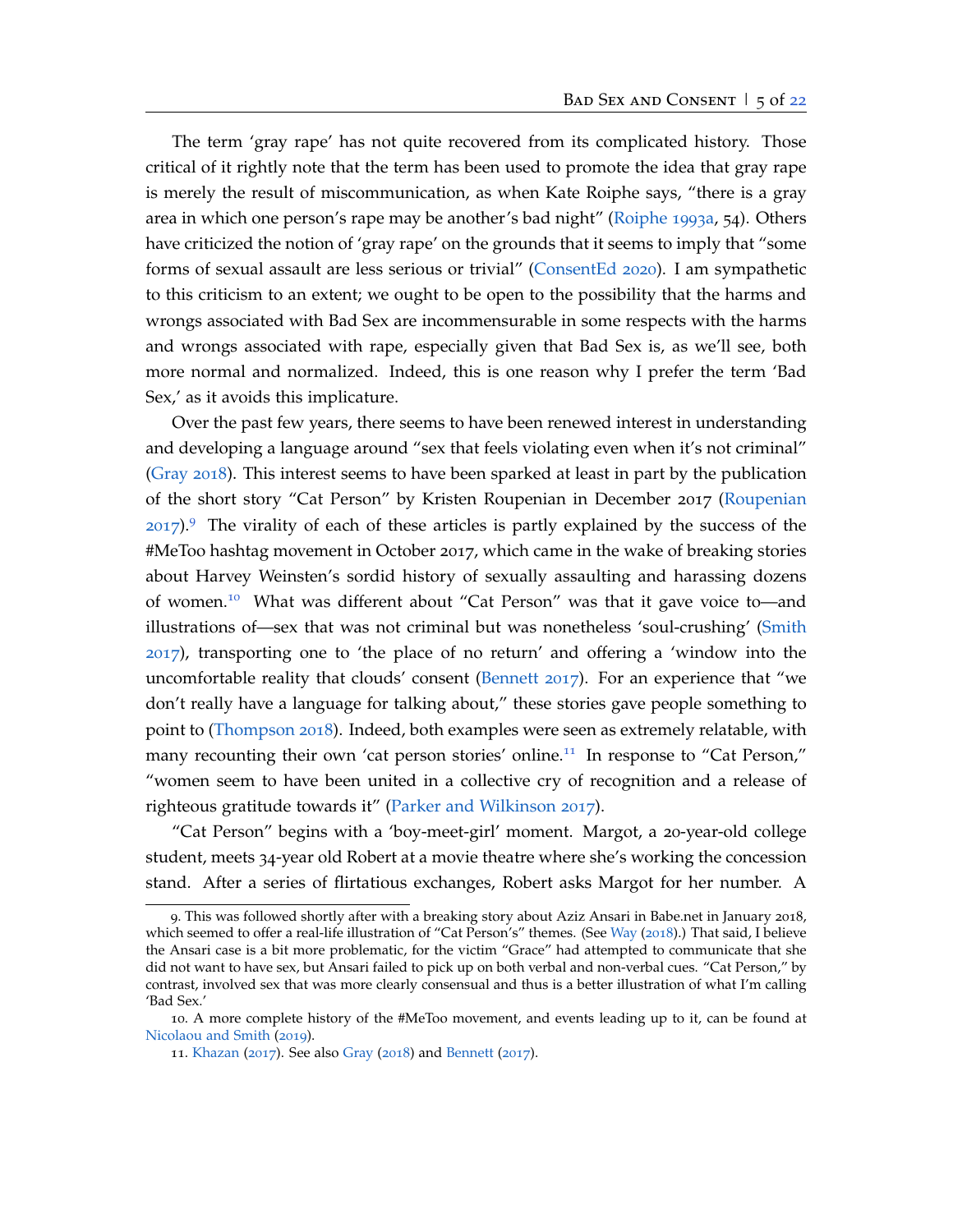series of witty text exchanges—replete with inside jokes—ensues before Robert asks Margot on a date to the movies. After the movie, he invites her to grab a beer. At the bar, Margot starts imagining what it would be like to have sex with Robert and decides to go to his house.

A disturbing and 'skin-crawling' sexual encounter ensues [\(Nicolaou](#page-24-4) [2019](#page-24-4)). Margot is disgusted at Robert's body, recoiling at his "belly thick and soft and covered in hair." But she finds herself unable to summon the tact required to "stop what she had set in motion," worrying that doing so would make her seem "spoiled and capricious." While having sex, the feeling of repulsion overcomes her again but is not enough to disrupt her 'pinned stasis.' Throughout, she seems committed to getting it over with, soothed and delighted only when consumed by thoughts about how excited and mesmerized Robert is by her beauty and youth. Robert moves her through a series of positions brusquely and pornographically until finally collapsing onto her.

Soon after, he drives her home to her dorm. In her dorm room, Margot has complicated feelings about what transpired. On the one hand, she feels "overwhelmed with a skin-crawling loathing." On the other hand, she worries she is being unfair: perhaps Robert "had done nothing wrong except like her, and be bad in bed." In the ensuing days, she tries to determine a tactful way to end things, but her roommate instead sends an abrupt break-up text on her behalf. Robert replies with a series of texts which escalate from apologetic and nostalgic to jealous and hostile. The story ends with a final text from Robert: "whore."

Throughout the story, it seems clear that the sex is consensual. Moreover, although Margot found it difficult to communicate that she did not want to have sex, this was not because "she was scared he would try to force her to do something against her will." On the contrary, it was because she thought the norms of politeness dictated that she see this through "after everything she'd done to push this forward." In this respect, Margot seems compelled in part by social narratives or norms, a point I return to.

The sense that "getting it over with" would be easier than saying 'no' is common among others who describe their own Bad Sex experiences. For example, Jessica Bennett, describing her own "Cat Person" experience, writes that by the time she was sure that she did not want to have sex, she just "let it" happen through "some combination of fear (that I wasn't as mature as he thought), shame (that I had let it get this far), and guilt (would I hurt his feelings?)" [\(Bennett](#page-22-5) [2017](#page-22-5)). Margaret Cho writes, "Often I would initiate the encounter just to get it over with, so it would be behind me, so it would be done" [\(Cho](#page-22-7) [2019](#page-22-7)). More generally, in her pioneering work on the topic of gray area sex in *Just Sex?: The Cultural Scaffolding of Rape*, Nicola Gavey gives multiple examples of women who felt that having sex was the easiest or quickest means of achieving one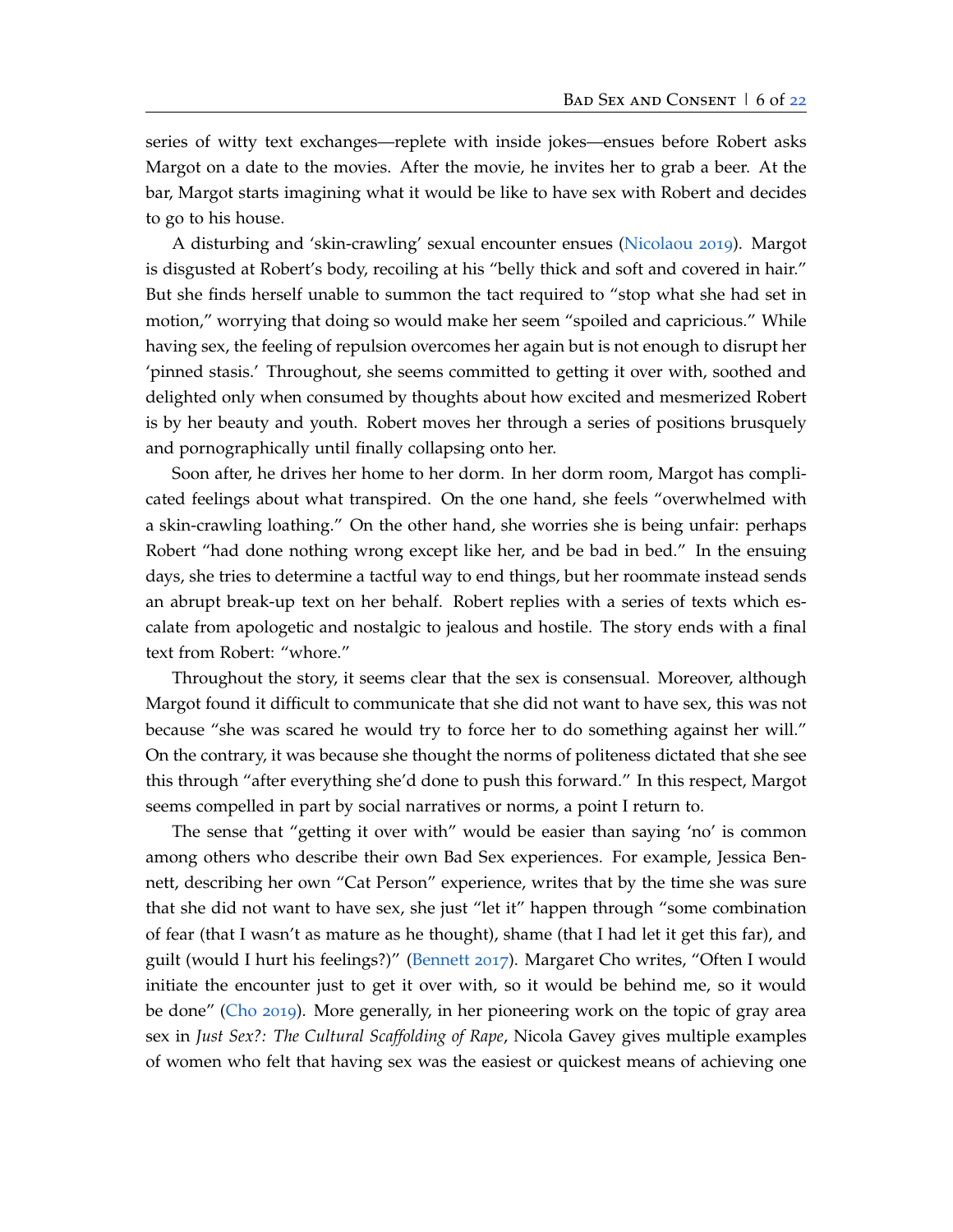of her own needs, such as sleep or tranquility [\(Gavey](#page-23-2) [2005](#page-23-2)). For example, one woman interviewed named Lee said that on some occasions, she would have sex "in order to both go to sleep and for him to um, to finally relax" after an hour of him coaxing her [\(Gavey](#page-23-2) [2005](#page-23-2), 142). Gavey calls these cases *unjust sex*, a double-entendre to indicate that these examples are not '*just* (mere) sex' nor are they '*just* (normatively good) sex.'

In these examples, we've already seen at least two types of Bad Sex, which I'll discuss in more detail in §[3](#page-7-0). First, we saw cases of what I'll call social coercion in Margot and Bennett's case. Both Margot and Bennett have internalized social norms and narratives, such as norms of politeness and narratives about 'girls who lead people on.' This leads them to have sex or 'get it over with.' In both cases, there is no obvious sign that they were pressured by their sexual partner. Second, and by contrast, we see an example of interpersonal psychological pressure to have sex in Lee's case. Lee's decision to have sex is partly strategic: it is based on a calculation that the costs of proceeding are lower than the costs of refusing or resisting, despite her lack of desire.[12](#page-6-0) I discuss psychological and social coercion in  $\S$ [3](#page-11-0).1 and 3.2, respectively.

There is, however, a further type of Bad Sex that has yet to be illustrated. These are cases of what I'll call *epistemically unsafe sex*. [13](#page-6-1) These are motivated by two observations, the first by psychologist Nicola Gavey and the second by writer Reina Gattuso. In her groundbreaking work on unjust sex, Gavey also describes cases where women consented as a strategic way of avoiding rape: they feared that a 'no' would be ineffective. This fear might take hold even in the absence of psychological or social pressure. Reina Gattuso elaborates on this experience, noting that it can be consistent with consent, even affirmative consent:

A lot of sex feels like this. Sex where we don't matter. Where we may as well not be there. Sex where we don't say no, because we don't want to say no, sex where we say yes even, where we're even into it, but where we fear – some little voice in us fears —- that if we did say no, if we don't like the pressure on our necks or the way they touch us, it wouldn't matter. It wouldn't count, because we don't count. This feeling isn't necessarily assault, but it is certainly on a continuum with it [\(Gattuso](#page-22-8) [2015](#page-22-8)).

<span id="page-6-1"></span><span id="page-6-0"></span><sup>12</sup>. Margot and Bennett's cases might also involve some strategic calculation.

<sup>13</sup>. I have chosen this term for two reasons. First, victims may consent in these cases because it feels like the safest, or least risky, option. In other words, not consenting would seem unsafe. Second, in the cases at issue, the victims fear that their consent may be modally irrelevant: if they hadn't consented, then they would've been forced to have sex anyway. This connects with the notion of *safety* in epistemology. Roughly, one's belief is safe only if one could not easily have been wrong in similar cases [\(Williamson](#page-25-9) [2000](#page-25-9)). Here I'm suggesting that one's consent is safe only if one's consent could not easily have been irrelevant in similar cases.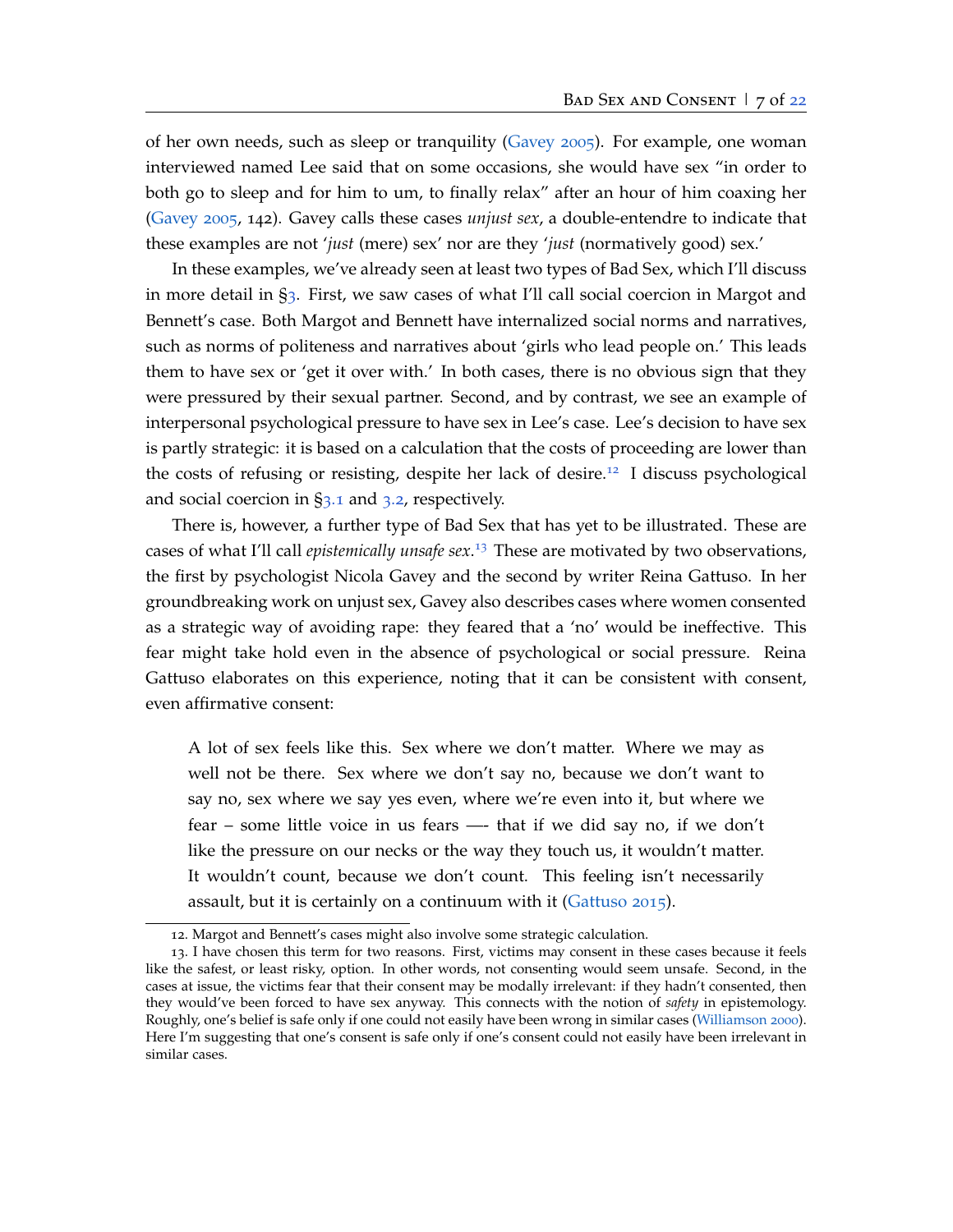In both Gavey's and Gattuso's examples, victims fear finding out what would have happened if they did not consent. More specifically, they worry about finding out that their consent was modally irrelevant: if they had not consented, their partner would have proceeded to have sex with them anyway. This consideration might motivate consent in the first place, as in Gavey's examples, or it might be a haunting afterthought, as in Gattuso's examples. In both cases, one's decision to have or continue with sex is motivated at least in small part by a type of risk aversion: one fears what would happen if one didn't consent.

Of course, the victim's perspective and the perpetrator's perspective can come apart in both directions: the victim might be wrong that her consent is modally irrelevant, or she might not be aware that the perpetrator is in fact indifferent to whether she consented. This observation raises interesting questions about how to delineate the category of Bad Sex. I discuss these cases further in §[3](#page-14-0).3.

So far, we've seen at least three types of Bad Sex: those involving interpersonal pressure, those involving social pressure (including pressure coming from social narratives and scripts), and those involving epistemic risk. Across these cases, victims may consent for strategic or calculated reasons. In the next section, I'll discuss the dynamics of these cases in more detail.

### <span id="page-7-0"></span>3 Varieties of Bad Sex

I'll focus on three broad categories or dimensions of Bad Sex. These distinctions help us classify many of the cases we've already seen and to separate out different threads. I have decided to split these categories up based on victims' motivations for having sex; these categories thereby focus on different narratives of harm to victims.[14](#page-7-1) I do not intend these classifications to be exhaustive, nor do I think different types of Bad Sex are mutually exclusive. Moreover, for ease of discussion, I have placed together different types of examples that may deserve further breakdown. I intend this classification to be the first step in getting clearer on different types of Bad Sex, how they harm and poten-tially wrong victims, and the extent to which perpetrators are blameworthy.<sup>[15](#page-7-2)</sup> My di-

<span id="page-7-1"></span><sup>14</sup>. Methodologically, this approach aligns me more with theorists who emphasize the *meaning of rape* or, in this case, *of Bad Sex*—rather than those who focus on necessary and sufficient conditions for these categories. (See [Cahill](#page-22-3) ([2016](#page-22-3), 751–2) for discussion.) That said, other ways of approaching the issue of Bad Sex would also be fruitful. Thanks to Sumeet Patwardhan for raising this methodological question.

<span id="page-7-2"></span><sup>15</sup>. Joel Feinberg distinguishes harms from wrongs as follows: a harm is a setback to someone's interests; a wrong is an *indefensible* setback to someone's interests [\(Feinberg](#page-22-9) [1987](#page-22-9)). Readers are welcome to translate my claims into wrongs as they see fit. I have chosen to speak primarily in terms of harms, rather than wrongs. This is partly for ease of expression and partly because issues of blameworthiness or whether there is a specific wrongdoer are complicated in the case of Bad Sex, as we'll see. That said, I think many of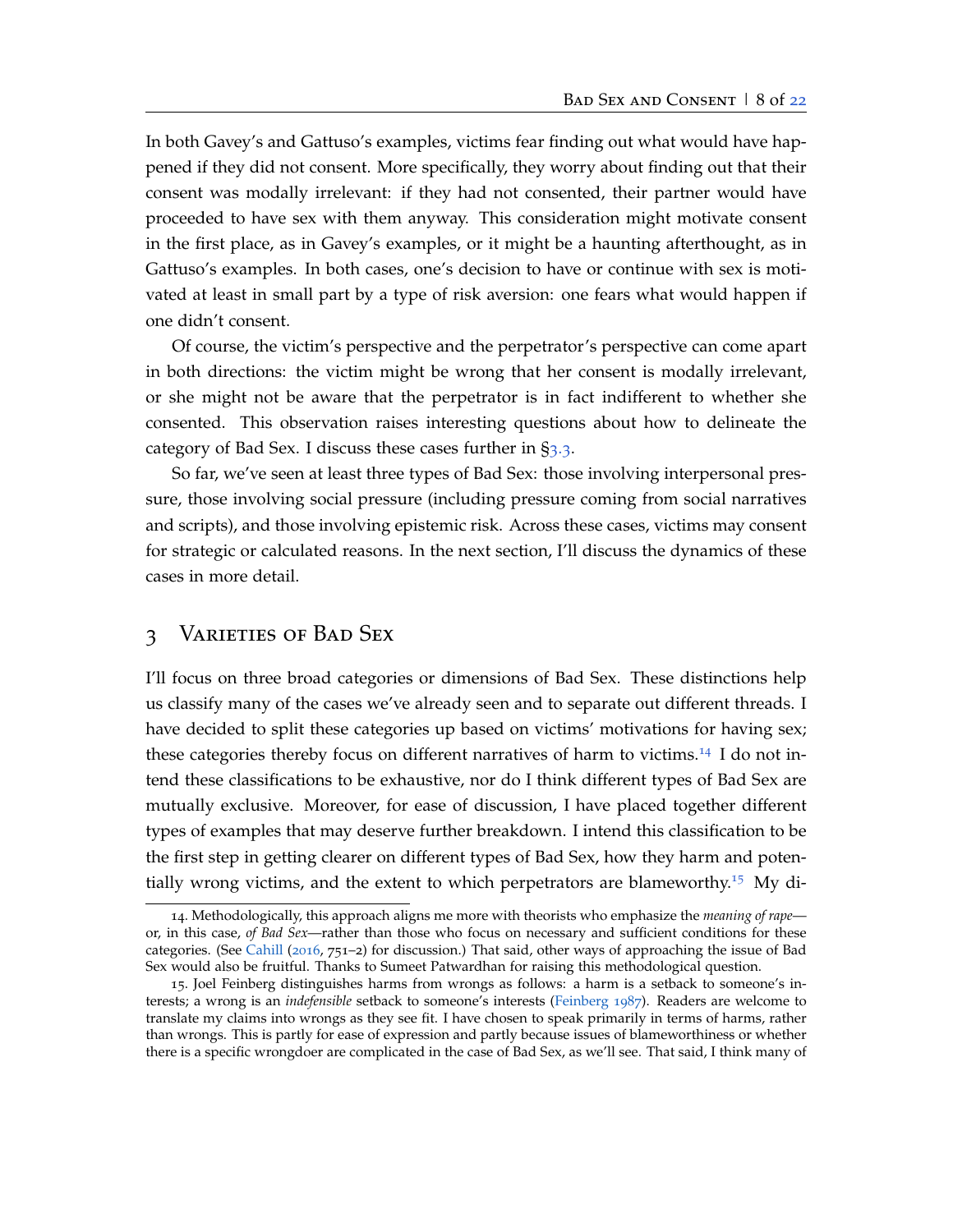agnoses are necessarily tentative and schematic, and I emphasize throughout that more work needs to be done to investigate the different dimensions of Bad Sex. Nonetheless, by starting to describe and distinguish between different types of Bad Sex, we can start to make progress on creating hermeneutic and linguistic resources for understanding and articulating the problems with gray area sex.<sup>[16](#page-8-1)</sup>

### <span id="page-8-0"></span>*3.1 Psychologically Pressured Sex and Calculated Trade-Offs*

The first category captures two types of cases that are highly interrelated. The first focuses on cases of psychological pressure. Psychological pressure includes cases involving non-physical threats or threats of unfavorable emotional responses. Examples include threats of cheating, leaving, withholding money or other resources, or threats of emotional responses like sullenness, sulking, unkindness, or anger.<sup>[17](#page-8-2)</sup> The second type of case captures what I'll call calculated trade-offs. These are cases where an agent decides to have sex because she feels it is the least bad option among the alternatives. This includes many of the remaining cases Gavey describes, such as cases where a woman felt like having sex was the most efficient way of achieving one of her own needs, such as sleep or tranquility (e.g. avoiding tension). It also includes cases that Jessica Bennet describes as "begrudgingly consensual sex, because, you know, you don't really want to do it but it's probably easier to just get it over with" [\(Bennett](#page-22-5) [2017](#page-22-5)).

Why classify these two types of cases together, under one heading? One reason is that calculated trade-offs are often made against a backdrop of psychological pressure. For example, the threat of an unfavorable emotional response may be what renders sex the least bad option. Calculated trade-offs may also be made against a backdrop of *social* pressure, something I'll discuss below. For example, a woman may prefer to have sex rather than feel guilty for 'leading someone on' or being 'prude.' A man might prefer to have sex because he knows that if he refuses, his partner will interpret his refusal as a sign that she is unattractive or undesirable—particularly given the stereotype that men

the examples I'll describe do involve wrongs to victims, not merely harms. Thanks to Sumeet Patwardhan and Jonathan Sarnoff for prompting me to clarify my focus on harms.

<span id="page-8-1"></span><sup>16</sup>. Although there are ways of filling in the details of the cases I discuss such that they constitute nonconsensual sex or rape, rather than merely *Bad Sex*, there are surely some versions of the cases that are intuitively consensual and not-rape. My aim here is to understand why these cases, so understood, can still be bad despite not constituting rape.

<span id="page-8-2"></span><sup>17</sup>. Note that psychological pressure need not always be explicit. As Robin Morgan writes, "The pressure can be there without being 'a knife blade against the throat; it's in his body language, his threat of sulking, his clenched or trembling hands, his self-deprecating humor or angry put-down or silent self-pity at being rejected" [\(Morgan](#page-24-5) [1977](#page-24-5), 165). Coercive offers and psychological manipulation also arguably fall under or neighbor the category of psychological pressure—at the very least, they seem to involve a similar dynamic. (Thanks to Angela Sun for this point.) Finally, note that although some cases of psychological pressure *will* undermine consent, this is not always the case. (See [Conly](#page-22-1) ([2004](#page-22-1)) for discussion.)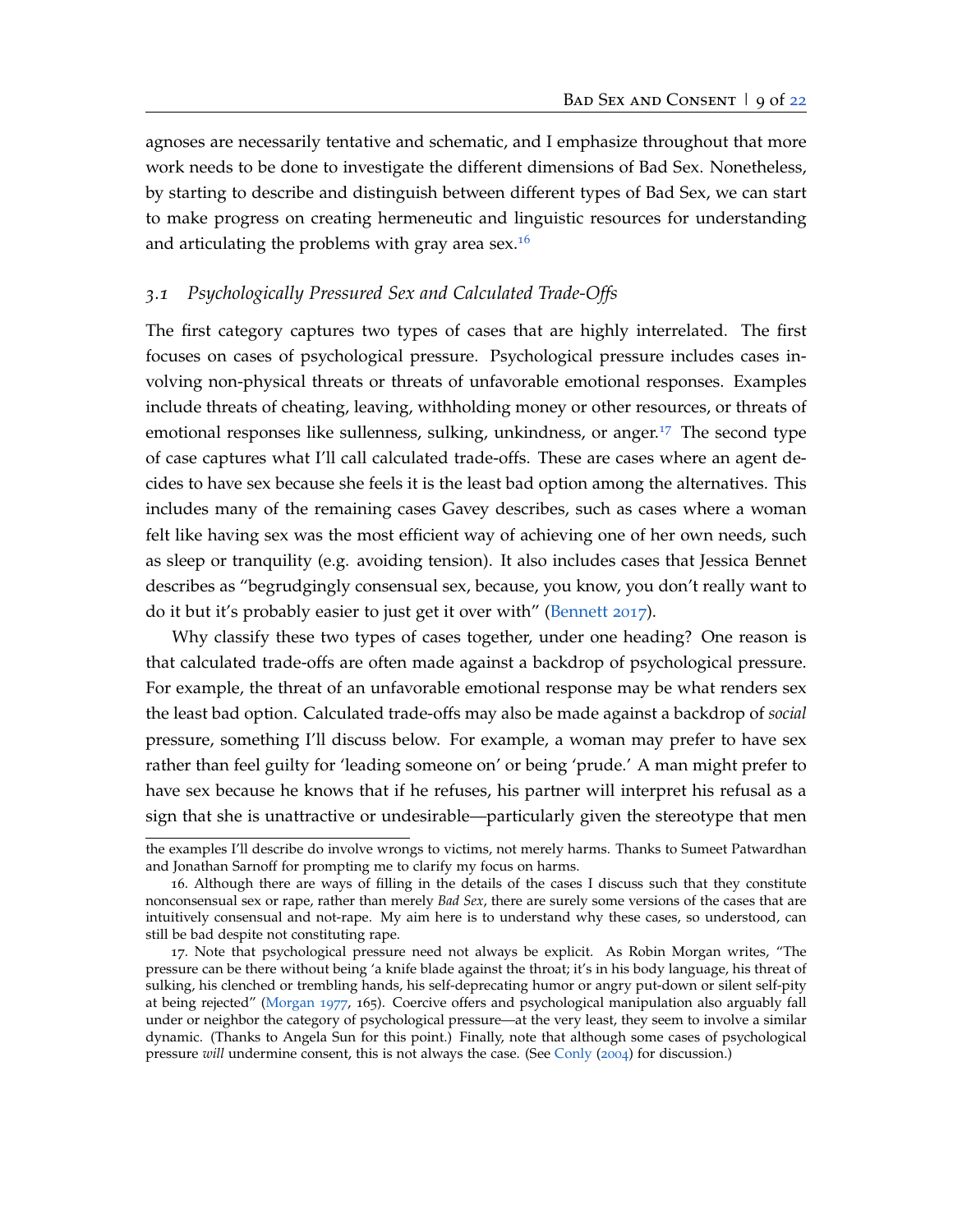are always interested in having sex. Of course, these situations reflect problematic but operative social scripts and narratives.

That said, calculated trade-offs can be made without any backdrop of pressure. For example, an individual might consent to sex simply to get it over with rather than have to express her preferences, feel the need to explain herself, or say 'no.' On this, Margaret Cho writes, "I said yes because it was too much trouble to say no. I said yes because I didn't want to defend my 'no,' qualify it, justify it—deserve it" [\(Cho](#page-22-7) [2019](#page-22-7), 3).<sup>[18](#page-9-0)</sup> Nonetheless, it seems like calculated trade-offs are most obviously problematic when they intersect with some type of pressure—psychological or social. For this reason, I've grouped these cases together.

In cases of psychological pressure, an agent can be made to feel complicit in her own assault (or something akin to it). This is especially true in cases where she consents after consistently having her preferences manipulated and her agency strategically used against her. For example, in *Longing to Tell: Black Women Talk about Sexuality and Intimacy*, Tricia Rose describes the story of 'Sarita,' who was manipulated into having sex by a 50-year old man whom she trusted when she was in college. Sarita writes: "I wouldn't call it date rape, but I would call it rape by mental force. I was completely manipulated and made to have sex through my own mental shortcomings – by a person I trusted. ... I still have a lot of shame about it because deep down I feel like I played along with it" [\(Rose](#page-24-6) [2004](#page-24-6), 32–33). As Linda Alcoff highlights, it is important to discuss cases where agents are made to feel complicit in their own assault. She observes that "part of the manipulation here is to displace causal agency and deflect blame" [\(Alcoff](#page-22-4) [2018](#page-22-4)).

Sarita's story and Alcoff's observation help us see one distinction between paradigmatic examples of psychological pressure and of rape. As Ann Cahill argues in her discussion of *unjust sex*, which includes cases of psychological pressure, *unjust sex* and rape differ in the way they involve sexual agency. Whereas rape typically involves overcoming, overwhelming, nullifying, or utterly disregarding the victim's sexual agency, $^{19}$  $^{19}$  $^{19}$ unjust sex implicates a diminished sexual agency. In the latter cases, "women's sexual agency is actively sought, but its efficacy is severely limited in a variety of ways, all of which refer back to the instigator's sexual preferences, interests, and needs, thus resulting in a weak, stunted form of intersubjectivity that does not sufficiently recognize or

<span id="page-9-0"></span><sup>18</sup>. Authors have been rightly critical of the emphasis on refusals and saying 'no' as opposed to nonverbal communication or negotiation. See, for instance, [Gavey](#page-23-2) ([2005](#page-23-2), 135–136) and [Kukla](#page-23-1) ([2018](#page-23-1)). I should emphasize again that there are certainly cases where one prefers to have sex rather than verbally refuse due to some type of pressure. In addition to cases mentioned above, one might feel uncomfortable refusing due to norms of femininity that prescribe gentleness and nurturance [\(Gavey](#page-23-2) [2005](#page-23-2), 136).

<span id="page-9-1"></span><sup>19</sup>. The last possibility comprises cases where someone "exploits a situation wherein the victim's will is inoperative," such as when she is unconscious [\(Cahill](#page-22-3) [2016](#page-22-3), 753).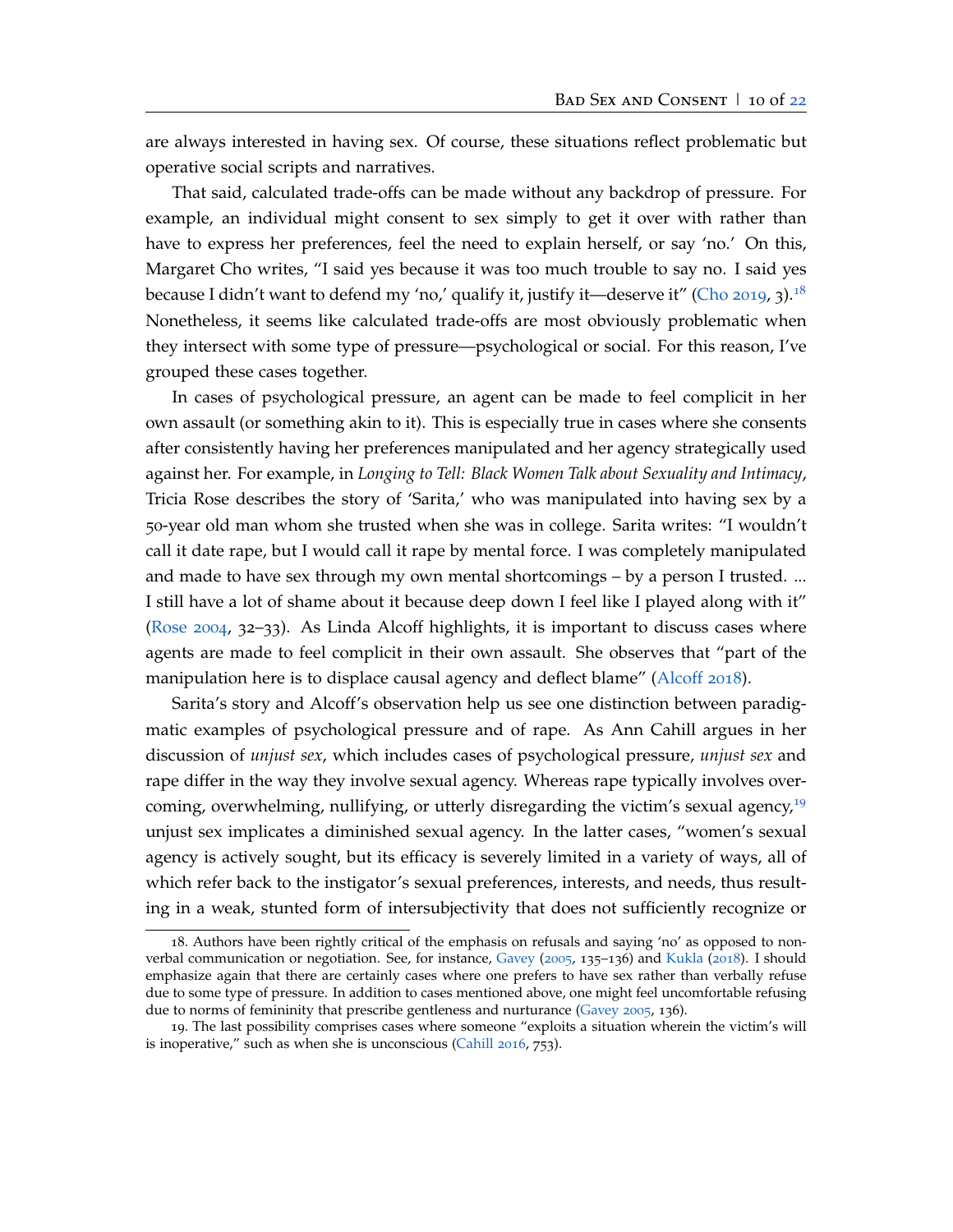further women's sexual agency" [\(Cahill](#page-22-3) [2016](#page-22-3), 758). In other words, unjust sex, but not rape, involves a sort of *split* or ambivalence on the part of the woman. For instance, she may be forced to choose between two selves: a sexual agent or a 'dutiful' wife or partner, or between prioritizing her (lack of) desire or sleep (or simply emotional tranquility).<sup>[20](#page-10-0)</sup>

In short, in paradigmatic cases of psychological pressure, the victim's agency is actively deployed against her in ways discussed above. This is a distinctive type of harm, especially if she is made to feel complicit or like an accomplice in her own assault. Moreover, the perpetrator who pressures the victim is often blameworthy for psycho-logically pressuring the victim into having sex.<sup>[21](#page-10-1)</sup> However, as noted above, there can be cases where an individual experiences psychological pressure, or makes a calculated trade-off, despite no explicit pressure from her partner at the time.

What should we say about cases of calculated trade-offs that occur without any backdrop of pressure? First note that these cases are less likely to involve any blameworthiness. However, they can still be harmful and, indeed, wrongful. Specifically, these cases still reflect or contribute to a diminished or stunted form of sexual agency. In the ideal case, agents base their decision to have sex on their desire to have  $sex.^{22}$  $sex.^{22}$  $sex.^{22}$  This desire need not always be physical. Rather, one might desire to have sex with her partner as a form of gift-giving.<sup>[23](#page-10-3)</sup> In the cases at issue, however, one bases her decision to have sex on a desire to avoid something worse, such as exhaustion, emotional distress, or the inconvenience or difficulty of saying 'no'. One does not in fact act on a desire—direct or indirect—to have sex but rather to avoid an alternative. $24$ 

This discussion is necessarily schematic, and more work would need to be done to flesh out the normative dimensions—including the harms, wrong, and blaming conditions—of these cases. The key point is that the harms or wrongs here plausibly differ from those of nonconsensual sex. For example, it is commonly thought that nonconsensual sex violates the victim's autonomy.<sup>[25](#page-10-5)</sup> In cases of psychological pressure

<span id="page-10-5"></span>25. See, for example, [Archard](#page-22-0) ([2007](#page-22-0)); [West](#page-25-0) ([2016](#page-25-0)). See also [Rubenfeld](#page-24-8) ([2012](#page-24-8)) who agrees with this claim

<sup>20</sup>. That said, some cases might not involve such ambivalence; rather, the problem is simply that you don't have enough choices for full agency. Thanks very much to Carolina Flores for this observation.

<span id="page-10-2"></span><span id="page-10-1"></span><span id="page-10-0"></span><sup>21</sup>. There may be extenuating cases where the perpetrator is excused.

<sup>22</sup>. Cf. [MacKinnon](#page-24-7) ([2017](#page-24-7), 167): "[W]hat you get out of sex as such is that you are doing it. [...] This is what sex as a human right could look like: the right to have sex that is mutual, so equal that it is its own reward."

<span id="page-10-4"></span><span id="page-10-3"></span><sup>23</sup>. See [Kukla](#page-23-1) ([2018](#page-23-1)) for helpful discussion of such cases.

<sup>24</sup>. Even more worrying, two studies have shown that women who consent to unwanted sex are at greater risk of experiencing sexual aggression. (See [Shotland and Hunter](#page-25-10) ([1995](#page-25-10)) and [Krahé et al.](#page-23-6) ([2000](#page-23-6)).) However, the causal connection is unclear. One possibility raised by [Impett and Peplau](#page-23-7) ([2003](#page-23-7)) is that "previous experiences with a coercive male partner may lead a woman to develop compliant sexual strategies as a way of avoiding potential conflicts" (p. 96). While making trade-offs in one-off cases may seem relatively unproblematic compared to the harms of rape, doing so can contribute to a problematic pattern where women are more likely to be victimized. Moreover, this fact suggests that the way sexual agency is diminished in cases of Bad Sex is seriously wrongful, not merely non-ideal.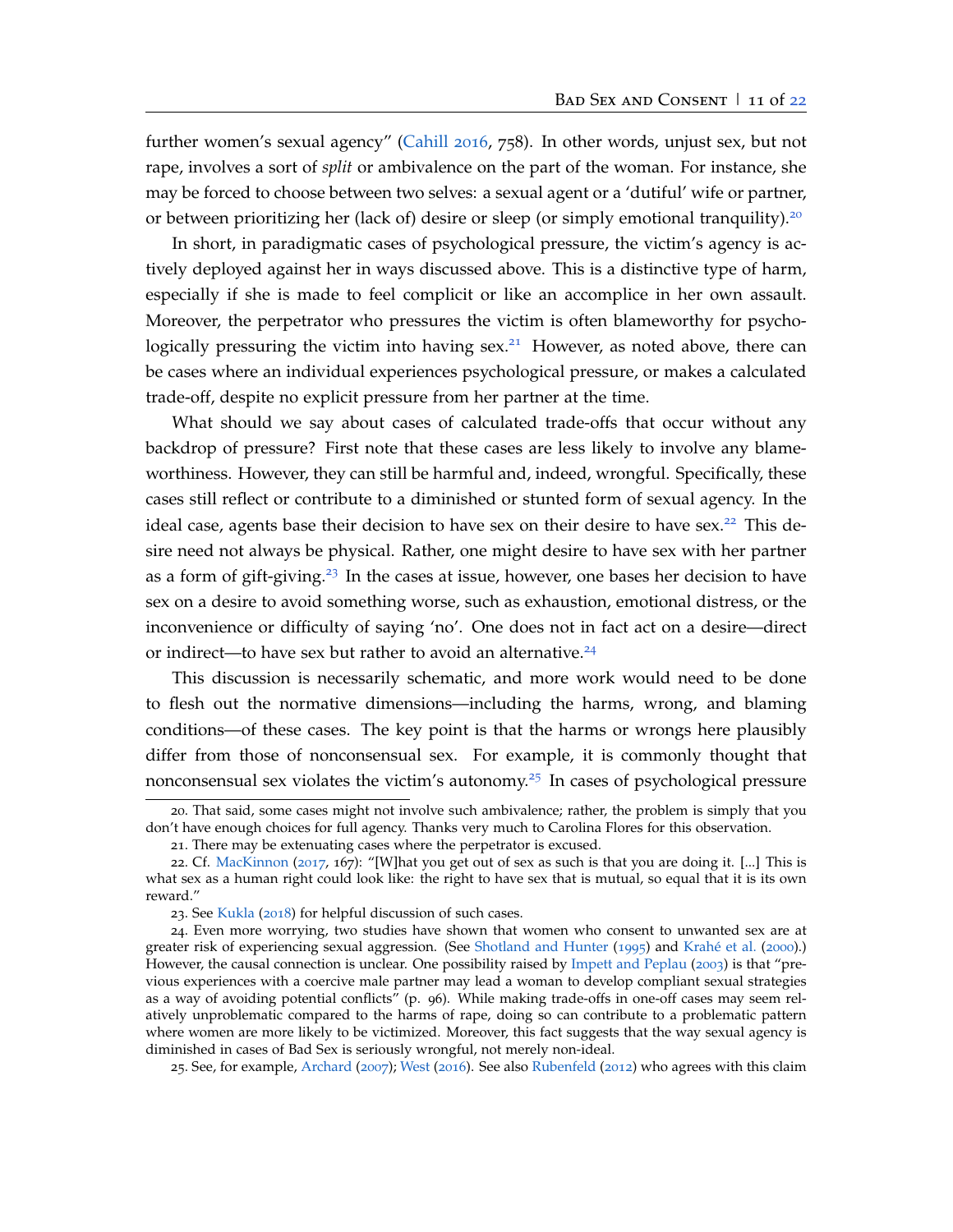and calculated trade-offs, the victim's autonomy and agency is instead diminished or strategically used against her. It is important to get clearer on this latter, undertheorized type of harm in future work. For now, this suggestion is merely a starting point.<sup>[26](#page-11-1)</sup>

Some might try to argue that these are really just cases of rape, rather than Bad Sex. Indeed, consent theorists can claim that psychological coercion can render consent invalid in some cases.<sup>[27](#page-11-2)</sup> It is certainly true that there are ways to fill out the details of some of the cases discussed above to render them rape. However, it seems both implausible and unhelpful to claim that all cases of psychological coercion and tradeoffs constitute rape. Moreover, intuitively, there seems to be some morally important difference between the examples described above and rape. The point of this chapter is in large part to argue that we should develop more fine-grained tools for classifying sex that is not morally neutral yet does not constitute rape.<sup>[28](#page-11-3)</sup> That said, the question—both descriptive and normative—of whether we should really classify all or many cases of Bad Sex as rape is an important one, and I return to it in  $\S$ [4](#page-17-0).1.

#### <span id="page-11-0"></span>*3.2 Socially Coerced Sex*

We can now turn to social coercion. Social coercion is the pressure induced by cultural expectations and social conventions or scripts, some of which are socialized, internalized, and institutionalized. Certain sexual scripts can also arguably be socially coercive. In the context of marriage, social coercion has historically arisen from social pressure on women to be 'dutiful' wives and thus they sometimes consent to unwanted sex with their husbands.<sup>[29](#page-11-4)</sup> More common today, social coercion can arise from rape myths regarding what women 'owe' to men upon 'leading them on' by, for example, letting them pay for dinner or by wearing provocative clothing.<sup>[30](#page-11-5)</sup>

An example will illustrate. Consider Jessica, who feels like she owes her date, Drew, sex in virtue of going on a date with him and letting him pay. There are operative social scripts, just relatively recently being explicitly called into question, that say she owes him sex. She might think there may be consequences of her not going back to

but uses it to argue against consent frameworks for analyzing rape.

<span id="page-11-1"></span><sup>26</sup>. See [Melo Lopes](#page-24-9) [\(forthcoming\)](#page-24-9) for illuminating discussion of how women can be 'half victims, half accomplices.'

<sup>27</sup>. See for example [Conly](#page-22-1) ([2004](#page-22-1)), who offers four conditions for psychological pressure to vitiate consent.

<span id="page-11-4"></span><span id="page-11-3"></span><span id="page-11-2"></span><sup>28</sup>. This point echoes [Conly](#page-22-1) ([2004](#page-22-1)).

<sup>29</sup>. In her 1983 book, D. E. H. Russell observed that "many women feel obliged to accommodate their husbands' sexual wishes no matter how repelled they are by them" [\(Russell](#page-24-10) [1983](#page-24-10), 356). While these norms are less prevalent now in the United States, unfortunately they persist globally. See, for instance, [https://www.who.int/violence\\_injury\\_prevention/violence/norms.pdf](https://www.who.int/violence_injury_prevention/violence/norms.pdf).

<span id="page-11-5"></span><sup>30</sup>. [Gavey](#page-23-2) ([2005](#page-23-2)) gives several examples of this. See also [Jenkins](#page-23-3) ([2017](#page-23-3)) for a recent philosophical treatment of the effects of rape myths on women's ability to make sense of their experiences.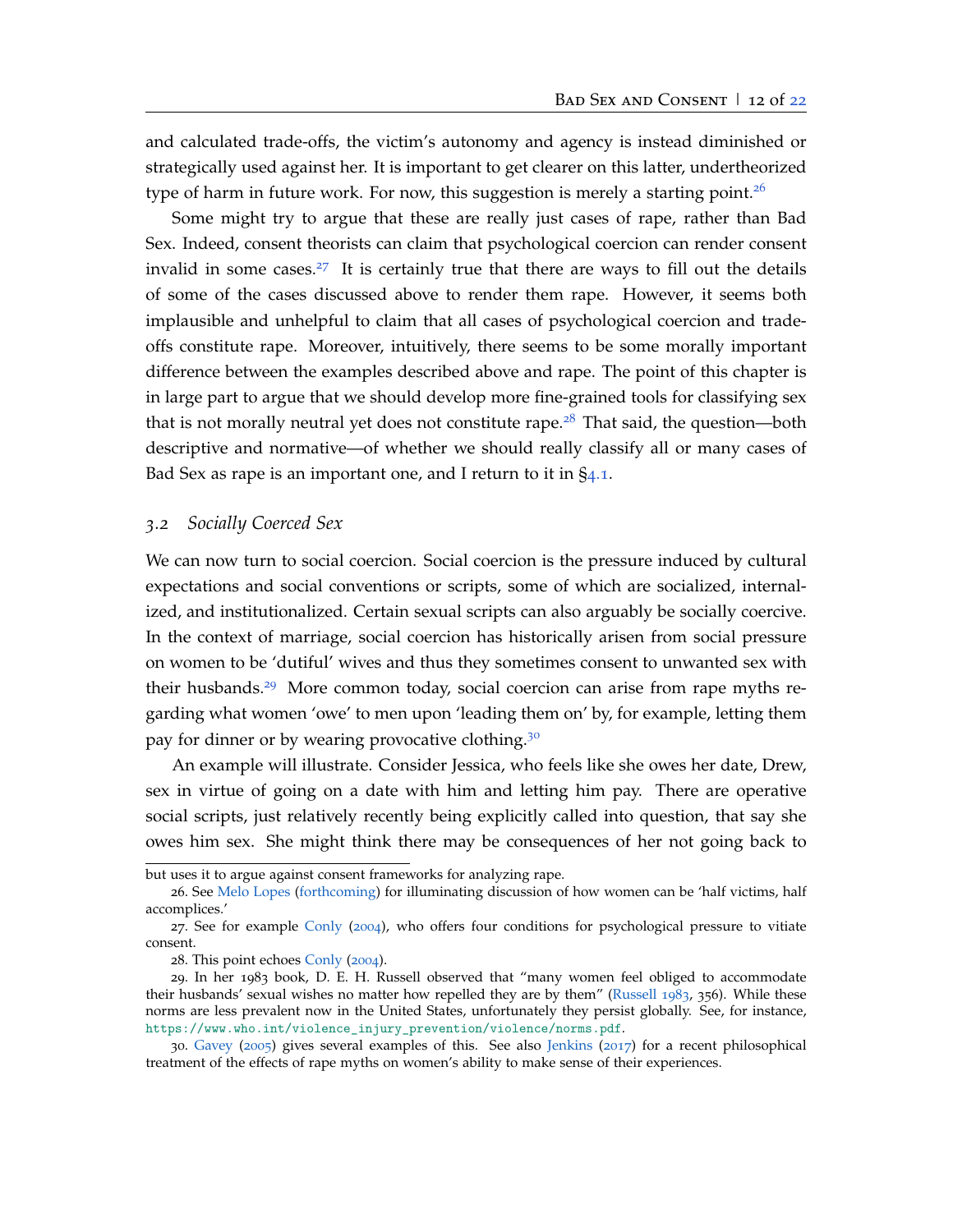his place after, or going back and not having sex, such as him getting angry with her or spitting vitriol. Even if she thinks he is a 'nice guy,' she might worry about the risks of saying 'no' either based on past experience or how these scripts operate in the public imagination.<sup>[31](#page-12-0)</sup> She might not make these calculations explicitly but simply think 'this is what is supposed to happen next,' as often happens when norms are deeply internalized.[32](#page-12-1)

Alternatively, one might worry about what failing to act in accordance with these social norms expresses about *her*. Consider again Margot, from "Cat Person." We are told that Margot allows the encounter to continue not because she "was scared he would try to force her to do something against her will." Rather, she worried that "insisting that they stop now, after everything she'd done to push this forward, would make her seem spoiled and capricious, as if she'd ordered something at a restaurant and then, once the food arrived, had changed her mind and sent it back" [\(Roupenian](#page-24-1) [2017](#page-24-1)).

Women are, of course, not the only group to suffer from social norms and scripts. For example, men (both straight and queer-identified) have cited pressure to conform to the stereotype of always being interested in  $sex.^{33}$  $sex.^{33}$  $sex.^{33}$  Gender identity, sexual orientation, and race also plausibly intersect with social norms regarding sex. For example, in the context of work on unwanted orgasms, Sara Chadwick et. al. have found that queer women who slept with other women felt especially pressured to orgasm due to narratives about women being especially skilled at making other women orgasm, and bisexual men have cited feeling special pressure to "perform" with every partner to prove their sexual identity [\(Chadwick et al.](#page-22-10) [2019](#page-22-10)). It seems plausible that these narratives could intersect not only with pressure to orgasm but also with the question of whether to have sex in the first place, e.g. to 'prove' one's sexual orientation or conform to stereotypes about always being interested in sex, lest they offend their partner. Race plausibly exacerbates some of these narratives. For example, black bodies are often hypersexualized, and this plausibly affects social norms or expectations.[34](#page-12-3)

Social norms can vary in how deeply they are internalized by individuals. More generally, agents can differ in their reasons for conforming to social norms. If a social norm is deeply internalized, it is difficult for the agent to do anything *but* conform to the norm. (Note that internalizing a norm does not entail endorsing it.) In other cases, an agent might conform to a social norm out of fear of the consequences of not doing so, or for the expressive value of doing so. Of course, there are positive reasons to

<span id="page-12-0"></span><sup>31</sup>. Compare the claim that rape benefits all men (at least indirectly).

<span id="page-12-1"></span><sup>32</sup>. Thanks to Mercy Corredor for this point.

<span id="page-12-3"></span><span id="page-12-2"></span><sup>33</sup>. See, for example, [Chadwick et al.](#page-22-10) ([2019](#page-22-10), 2450).

<sup>34</sup>. See [Rose](#page-24-6) ([2004](#page-24-6)) for narratives by black women. See [Collins](#page-22-11) ([2002](#page-22-11))—especially chapter 6—for classic discussion of hypersexualization.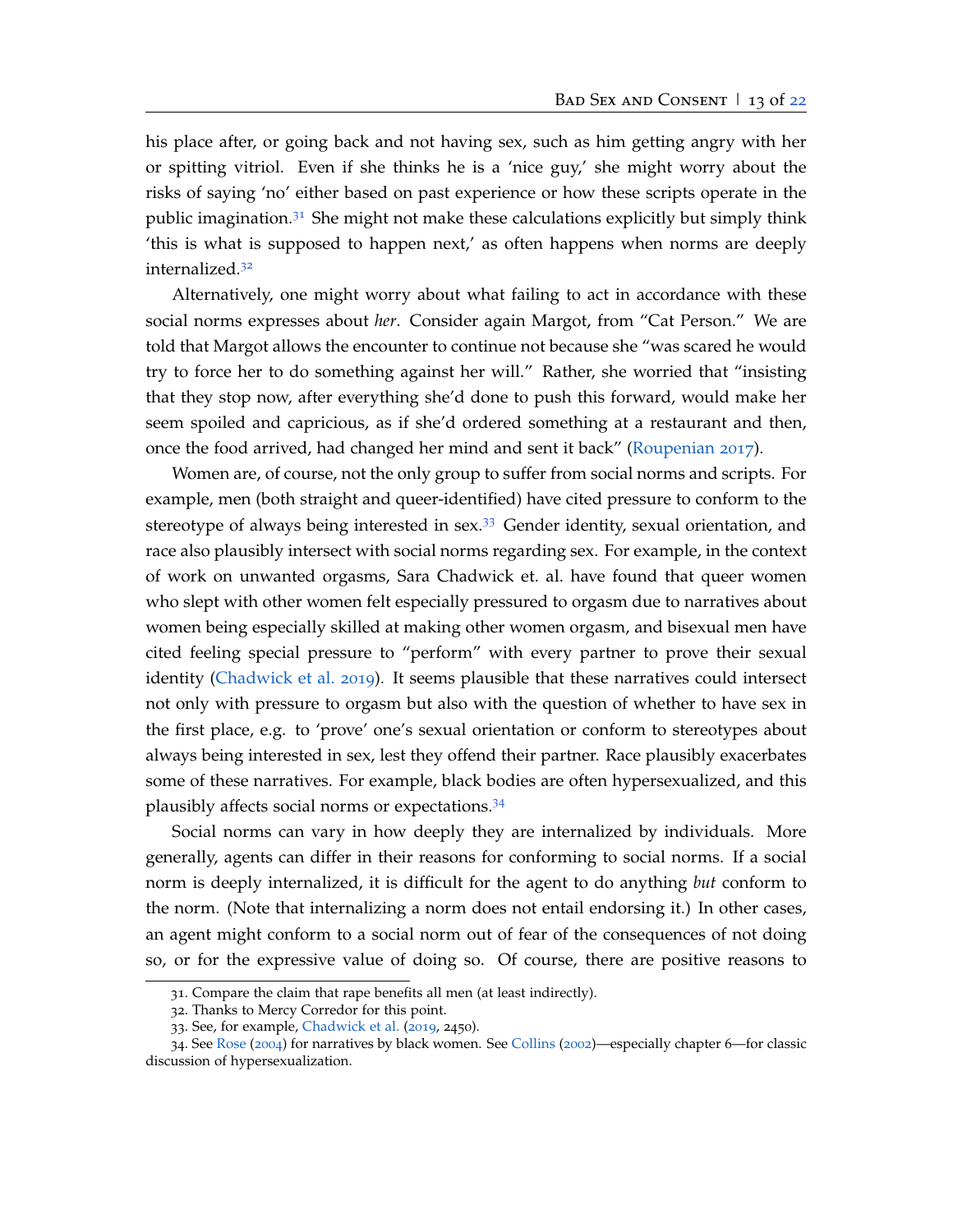conform to social norms as well; for example, they allow us to coordinate. However, as we saw earlier, this coordination often asymmetrically benefits one party (often men) to the detriment of another (often women).

Why might some cases involving social coercion count as Bad Sex? There are at least two reasons. First, if one feels socially coerced into having sex, there is clearly something non-ideal about the situation. More specifically, as in cases of calculated trade-offs discussed in  $\S$ [3](#page-8-0).1, it seems that one's sexual agency is stunted or diminished.<sup>[35](#page-13-0)</sup> Second, some paradigmatic examples of Bad Sex involve problematic social norms. We saw this while discussing "Cat Person" and in the case of women consenting to unwanted sex with their husbands. Again, these cases are explicitly described as consensual though they feel violating, and it is implausible that all cases involving social coercion count as rape.

Cases of Bad Sex involving social coercion raise important and under-explored ques-tions about blameworthiness, assuming that socially coerced sex can wrong victims.<sup>[36](#page-13-1)</sup> For illustration, consider again Jessica and Drew. Given social norms and expectations, Jessica felt like she owed Drew sex in virtue of going on a date with him and letting him pay. Is Drew blameworthy for having sex with Jessica, given that she felt socially coerced? That depends on the details. For example, is Drew aware of the operative social norm, and does he actively exploit it? If so, then this seems clearly blameworthy. On the opposite end of the spectrum, if Drew was unaware of this norm through no moral or epistemic fault of his own, then it's difficult to say that he is blameworthy. In between lie cases of motivated ignorance. Another relevant question pertains to the nature of Drew's duties. Is he obligated to attempt to cancel the relevant norm if aware of it? I think the answer is plausibly yes. Yet if Drew tries his best to cancel it, and if Jessica has internalized the norm or doesn't trust his sincerity, then he may still be off the hook morally speaking.

What this discussion highlights is that Bad Sex can occur without any particular person being blameworthy. Indeed, some individuals hesitate to attribute responsibility to their partner despite feeling socially coerced. One woman writes, "I know I was feeling coerced and not doing it willingly most of the time. But I'm not sure it was done by him.

<span id="page-13-0"></span><sup>35</sup>. Note that, unlike in paradigmatic cases of psychological coercion, [Cahill](#page-22-3) ([2016](#page-22-3))'s analysis of unjust sex does not seem to apply. In cases of social coercion, there need not be a particular agent seeking out the woman's consent and deploying it against her. A similar point holds for epistemically unsafe sex, which I discuss in §[3](#page-14-0).3. This illustrates the importance of getting clearer on varieties of Bad Sex before offering general diagnoses. (Of course, Cahill might note that unjust sex is merely a subspecies of Bad Sex, in which case I am sympathetic to her distinction between unjust sex vs. rape.)

<span id="page-13-1"></span><sup>36</sup>. That said, I think agents can be blameworthy for, e.g., failures to care or perform due diligence, even if such failures do not wrong the victims. However, I will not argue this point here. Thanks to Jonathan Sarnoff for raising this issue.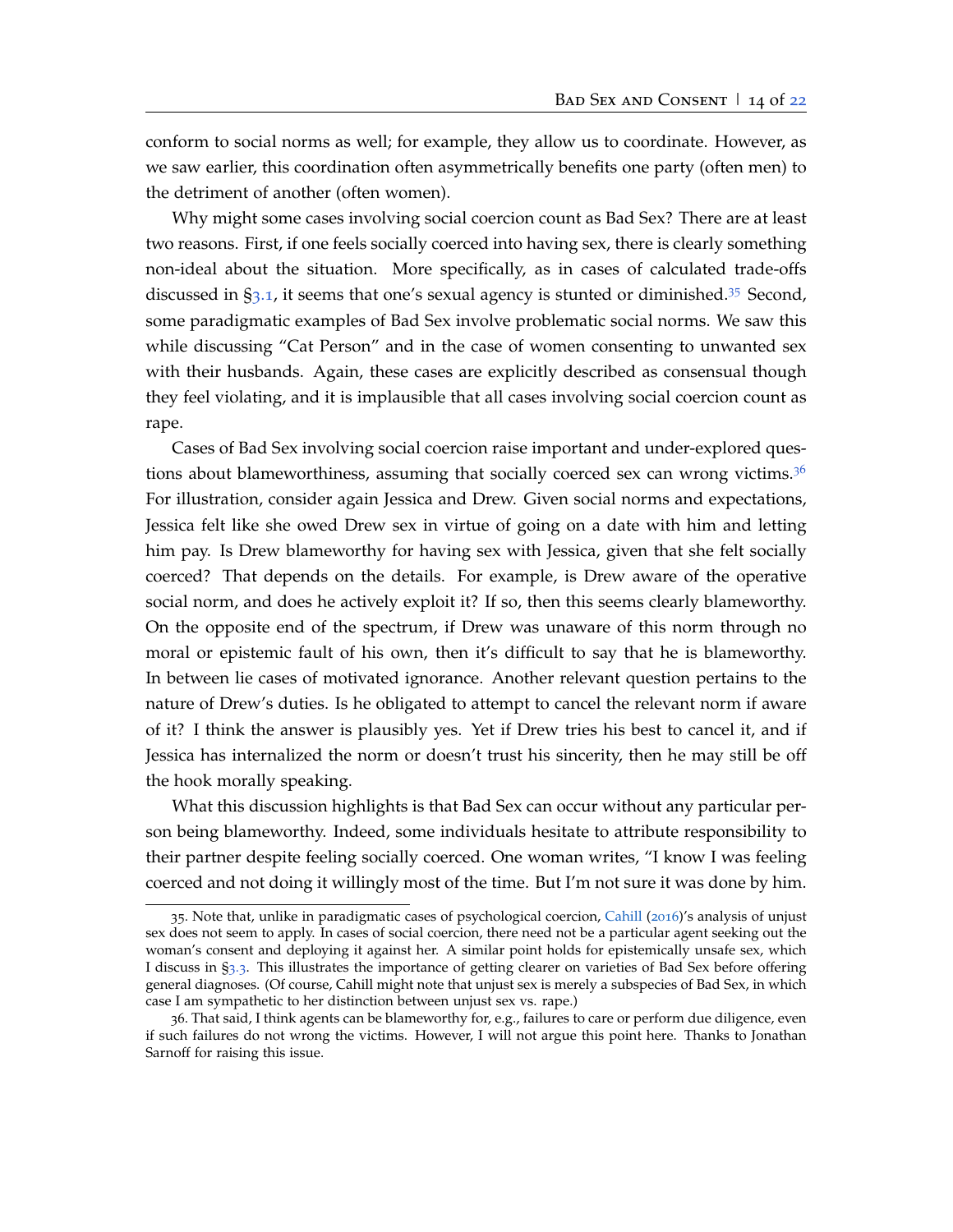It was really my own upbringing and the things that I'd been taught" [\(Finkelhor and](#page-22-12) [Yllö](#page-22-12) [1985](#page-22-12), 86). Indeed, cases of social coercion illuminate the importance of challenging insidious social norms and rape myths on more than just an individual level while educating individuals on them to be more aware. This raises many questions that demand exploration. Again, the discussion here is necessarily schematic. The category of Bad Sex, though underexplored, is ripe for further philosophical and political analysis.

### <span id="page-14-0"></span>*3.3 Epistemically Unsafe Sex*

The final type of category we'll consider is what I'll call *epistemically unsafe sex*. This includes cases where consent is motivated partially by risk aversion: one does not want to risk finding out that her consent was irrelevant. It also includes cases where one affirmatively consents simply out of a desire for sex, yet then fears that her consent was modally irrelevant—as we saw in Gattuso's case. Cases of epistemically unsafe sex are compatible with consent, even affirmative consent, yet they can nonetheless be violating. For example, learning—or suspecting—that one's own consent is modally irrelevant can undermine one's sense of autonomy or sexual agency in deciding whether to have sex. One worries that her "consent wouldn't count, because we don't count" [\(Gattuso](#page-22-8) [2015](#page-22-8)).

Suppose the victim is correct that her consent is modally irrelevant. What does this look like from the perpetrator's perspective? On one extreme, a perpetrator *A* might be reckless in their decision to have sex with their sexual partner *B*. For example, they might ignore apparent evidence that *B* did not consent (even though *B* did). On another extreme, *A* might be negligent. For example, *A* might fail to seek out any evidence for *B*'s consent. They may fail to do their due diligence in seeking out *B*'s consent. (This at least seems problematic in the early stages of a sexual relationship, given the high stakes.) In either of these types of cases, *A* might be indifferent to whether *B* consented—or, more realistically, *A* might fail to care sufficiently about whether *B* consented. *A* might prefer that *B* consent, but would still—intentionally or inadvertently likely have had sex with *B* in the absence of their consent.<sup>[37](#page-14-1)</sup> The perpetrator in any of these variations seems blameworthy for failing to care sufficiently, if at all, about whether their partner consents.<sup>[38](#page-14-2)</sup>

<span id="page-14-1"></span><sup>37</sup>. Indeed, one might think that some cases of sex procured by fraud are similar in that the perpetrators fail to care sufficiently about whether their partner consents.

<span id="page-14-2"></span><sup>38</sup>. Note that there might be some versions of these cases that count as attempted rape, rather than just Bad Sex. These are cases where the perpetrator intended to rape the victim, and this is the reason the victim's consent is modally irrelevant. Instead, I'm focused here on cases where the perpetrator does not intend to rape the victim, but her consent is nonetheless modally irrelevant in virtue of *A* not being sufficiently sensitive to facts about *B*'s consent. Thanks to Mercy Corredor and Jonathan Sarnoff for discussion.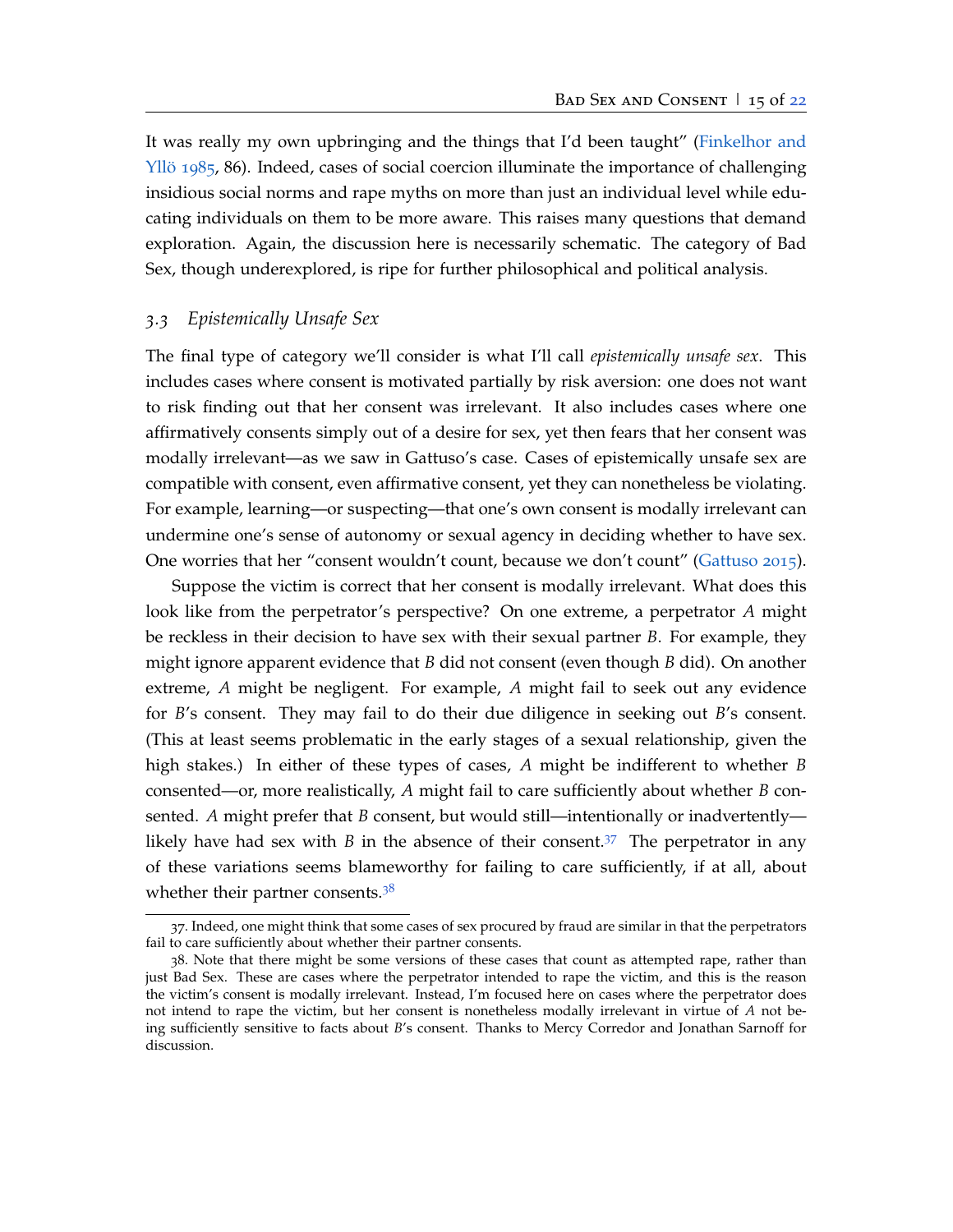Importantly, *A*'s indifference is compatible with *B*'s consent. This is most obvious on views where whether *B* consented depends entirely on *B*'s mental state. However, it's also true for views on which consent requires communication and on views where consent must be affirmative. We can imagine that *B* affirmatively consents to *A*, but *A* fails to hear it or give it uptake, or *A* would've had sex with *B* anyway.

Of course, *B* might never worry nor realize that her partner was indifferent to whether she consented. Or, she might suspect he was indifferent, but be wrong. Do such cases count as Bad Sex? These are tricky questions, and the answers depend in part on the roles of the term 'Bad Sex.' Insofar as Bad Sex is a large, gerrymandered bucket that captures any sex that is sufficiently similar to but not quite rape, then I think there is some reason to classify both types of cases as Bad Sex. In the first, there is a dangerously close nearby world where *A* rapes *B*; at the very least, *A* seems blameworthy. This may seem like a harm, even if *B* never realizes this fact. In the second, the victim may still suffer from the (reasonable) suspicion that *A* is indifferent and thus be hurt (a subjective notion), even if she is not harmed or wronged. On the other hand, one might prefer Bad Sex to be more restrictive. While I am sympathetic to the former view, I am happy for now to restrict Bad Sex to cases where the victim (at least) truly believes that her consent is modally irrelevant.

Even with this restriction, one might wonder whether this is really a case of Bad Sex. To put the question bluntly, the objector asks: "Is this really that bad?" I think the answer is yes: it can be. Indeed, I think this is a particularly undertheorized kind of Bad Sex. If you justifiably believe or learn that whether or not you consented is irrelevant or not sufficiently important—to the person having sex with you, then this would likely feel violating and arguably objectifying. In the words of Gattuso, you would feel like you 'don't count,' or that your interest in sex is less important than his pleasure. In more extreme versions of the case, this realization can make one feel frightfully close to being assaulted; had you not wanted to have sex, you would have anyway. Learning that one's consent is modally irrelevant can undermine one's sense of autonomy or sexual agency in deciding whether to have sex. In addition, I think that perpetrators may harm victims by being careless or indifferent toward whether they consent.

\*\*\*

Let us take stock. I briefly described three general types of cases of *Bad Sex:* psychological pressure and calculated trade-offs, social coercion, and epistemically unsafe sex. A unifying feature of these cases is that agents have their sexual agency or autonomy diminished or stunted, albeit often in different ways.[39](#page-15-0) In cases of psychological

<span id="page-15-0"></span><sup>39</sup>. The agency problems involved in rape tend to be more severe [\(Cahill](#page-22-3) [2016](#page-22-3)). Moreover, rape is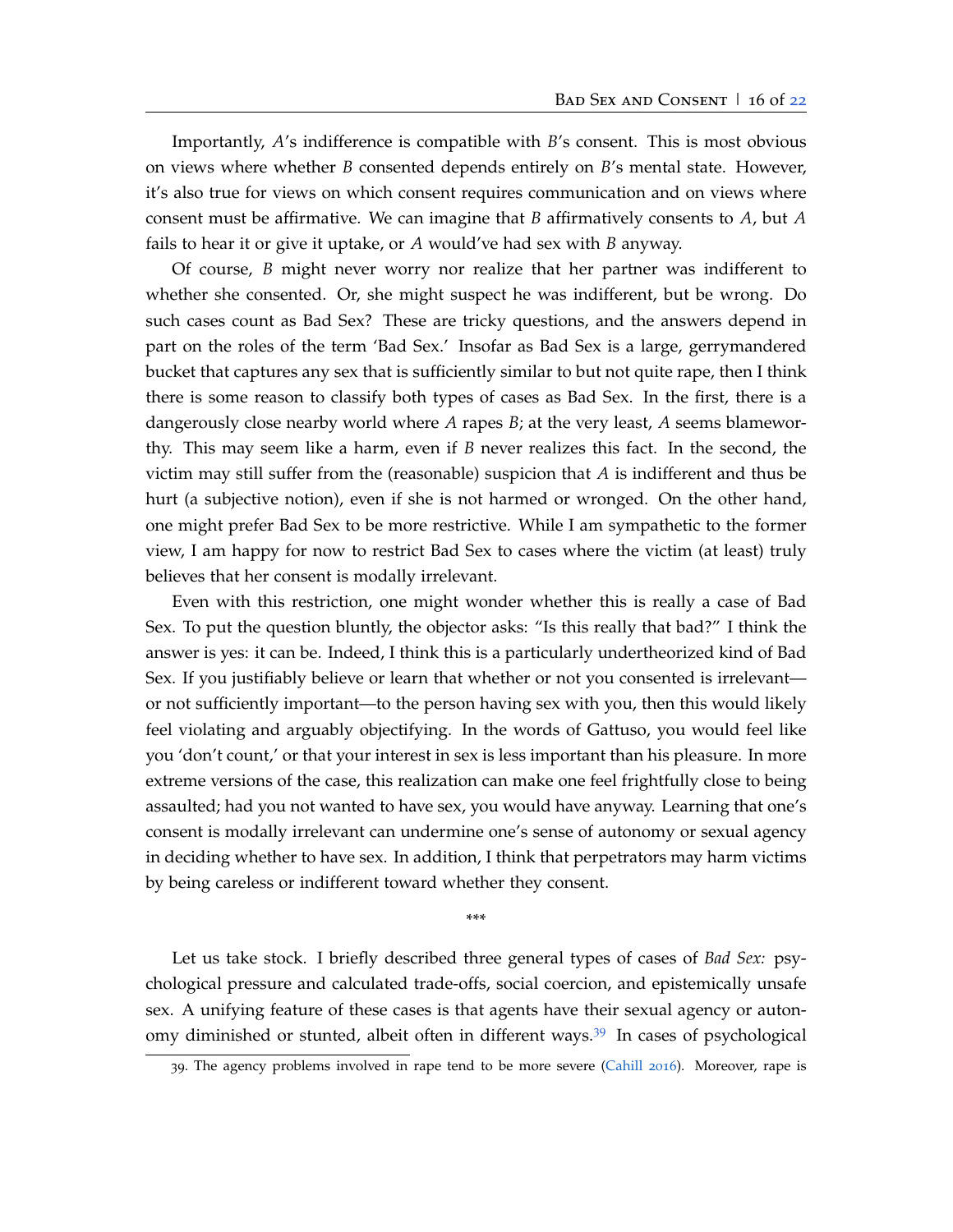pressure, her agency is actively deployed against her. In cases of social coercion and some cases of trade-offs, her agency is stunted in more subtle ways; she is prevented from basing her decision to have sex on her desire to have sex. In cases of epistemically unsafe sex, victims might exercise their agency in deciding to have sex, yet if they find out that their consent is in fact modally irrelevant, this could hinder their sense of agency. I do not claim to have gotten the details or classifications—descriptive or normative—completely right. Nonetheless, I hope to have made some progress toward getting clearer on different dimensions and underexplored choice-points for theorizing about Bad Sex.

## <span id="page-16-0"></span>4 Whence Amelioration?

Now that we have gotten clearer on some varieties of Bad Sex, I want to return to an important question alluded to earlier. Why should we theorize this liminal category of Bad Sex? Why not instead try to expand our notion of rape to include such cases?

Indeed, as Catharine MacKinnon notes, there are political reasons for widening the scope of the term 'rape.' She writes:

Politically, I call it rape whenever a woman has sex and feels violated. You might think that's too broad. I'm not talking about sending all of you men to jail for that. I'm talking about attempting to change the nature of the relations between women and men by having women ask ourselves: 'Did I feel violated?' To me, part of the culture of sexual inequality that makes women not report rape is that the definition of rape is not based on our sense of our violation [\(MacKinnon](#page-23-8) [1981](#page-23-8), 82).

Moreover, what counts as rape has been expanded—often for the better. We have come a long way in identifying acts like marital rape and date rape as *rape*. [40](#page-16-1) Why think that the examples of Bad Sex we've seen are any different? In addition, there are narrative and strategic reasons for classifying instances of what I've called Bad Sex as rape. Accusations of rape are taken far more seriously. Of course, this is arguably for good reason. The problem arises when people wrongly infer that just because an act is not rape, it is therefore unproblematic; it is *just sex*, to use Gavey's term. (Indeed, the point of this chapter is in part to push back against this tendency.) Moreover, as Reina Gattuso notes, "The 'gray zone' idea has often functioned as a tactic to minimize or dismiss violence, and therefore evade accountability, by claiming that sex is inherently a murky, illegible

clearly punishable in a way that Bad Sex is not.

<span id="page-16-1"></span><sup>40</sup>. For similar examples and discussion, see [Reitan](#page-24-11) ([2001](#page-24-11)).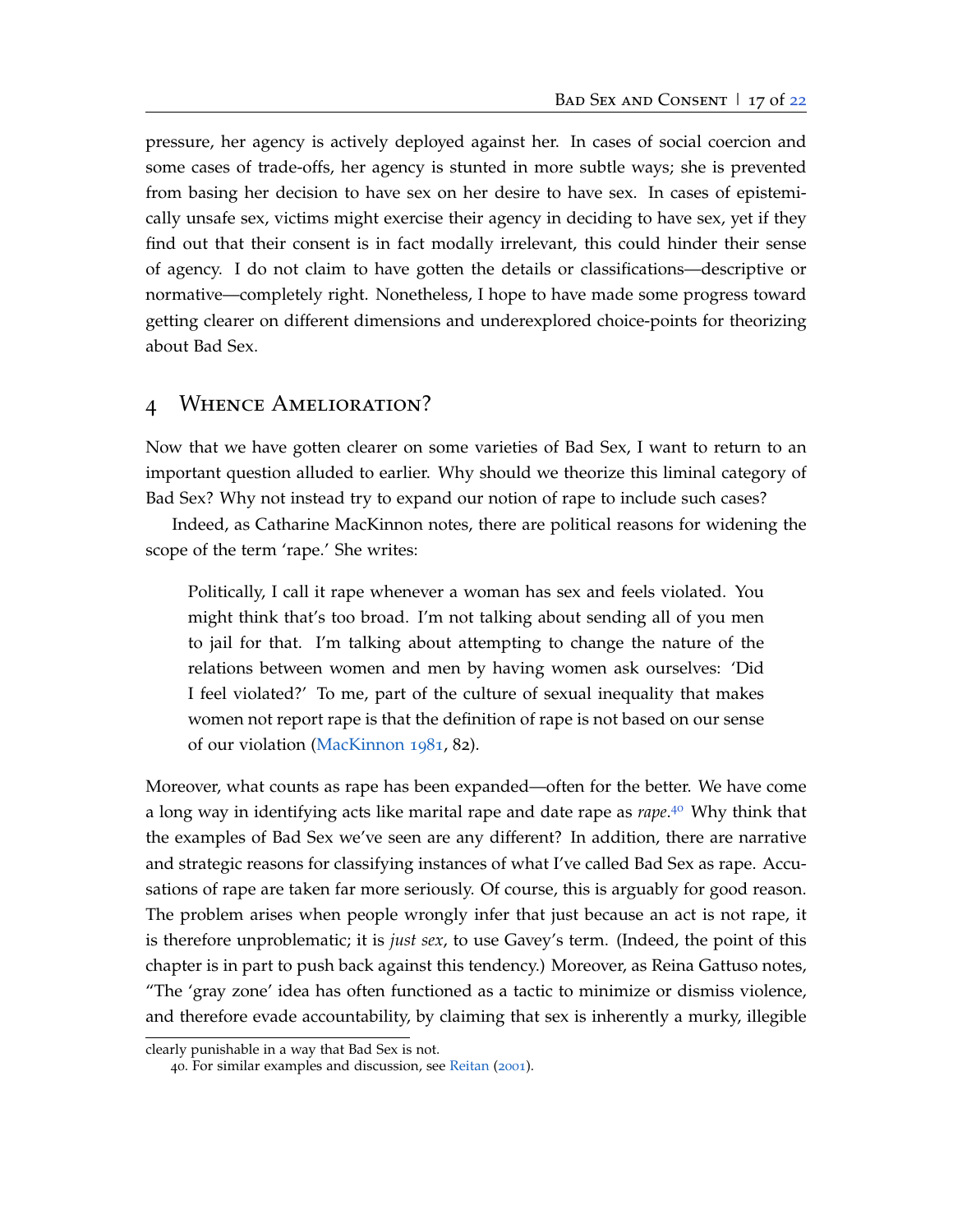realm" [\(Gattuso](#page-23-9) [2018](#page-23-9)).<sup>[41](#page-17-1)</sup> Viewing Bad Sex as a gray area, rather than definitively rape, is thus not without its risks.

Another way to press the objection is as follows. The concept *rape* is in desperate need of amelioration. When we ask the question, "What is rape?", we are not merely engaged in a descriptive or conceptual project. That is, we are not merely trying to achieve descriptive adequacy or a satisfactory conceptual analysis. We are also trying to figure out what concept of *rape* we *should* have, given our emancipatory and political ends of combatting sexual inequality.[42](#page-17-2) Moreover, rape is an *essentially contested concept*, and thus extending the boundaries of what counts as rape is in fact part of the proper use of the term [\(Reitan](#page-24-11) [2001](#page-24-11)). Especially given that it's within our rights to expand the notion, perhaps our political ends demand it.

### <span id="page-17-0"></span>*4.1 Response: Against Collapse*

In response, I'll argue that there are important reasons to make room for victims to be able to make sense of these experiences without facing the binary choice between seeing them as *rape* or *just sex* as usual. First, the experience of 'gray area sex' is extremely common, but currently victims report having few hermeneutic and linguistic resources available for understanding or articulating their experiences. Second, this suggests that ameliorative considerations actually point in favor of theorizing the category of Bad Sex on its own terms. Third, important strategic and narrative considerations point *against* expanding our definition of rape to encompass all instances of Bad Sex. I discuss each of these in turn. By classifying all cases of Bad Sex as rape, we miss out on important moral, legal, and narrative nuance; in other words, we flatten the normative terrain.

#### 4.1.1 Linguistic and Hermeneutic Resources

First, and perhaps most importantly, victims and advocates have expressed a dire need for linguistic and hermeneutical resources for understanding and discussing sex that seems violating but does not rise to the level of rape. For example, Elsie Whittington—a lecturer at the University of Manchester who has a background in sexual health youth education—notes that the gray area is a 'tricky topic' because 'we don't really have a language for talking about it' [\(Thompson](#page-25-4) [2018](#page-25-4)). Similarly, writer Ashley Ford remarked

<span id="page-17-1"></span><sup>41</sup>. Indeed, we have already seen this when discussing the history of the term 'gray rape.' In addition, so-called libertarian feminists like Katie Roiphe have trivialized the gray area, claiming that 'there is a gray area in which one person's rape may be another's bad night" [\(Roiphe](#page-24-12) [1993](#page-24-12)b).

<span id="page-17-2"></span><sup>42</sup>. See [Haslanger](#page-23-10) ([2006](#page-23-10)) for this three-way distinction between conceptual, descriptive, and ameliorative projects. See [Hänel](#page-23-11) ([2018](#page-23-11)) for an ameliorative proposal for conceptualizing rape. Her view seems to entail an expansion of the concept of *rape*, which she argues is a cluster concept.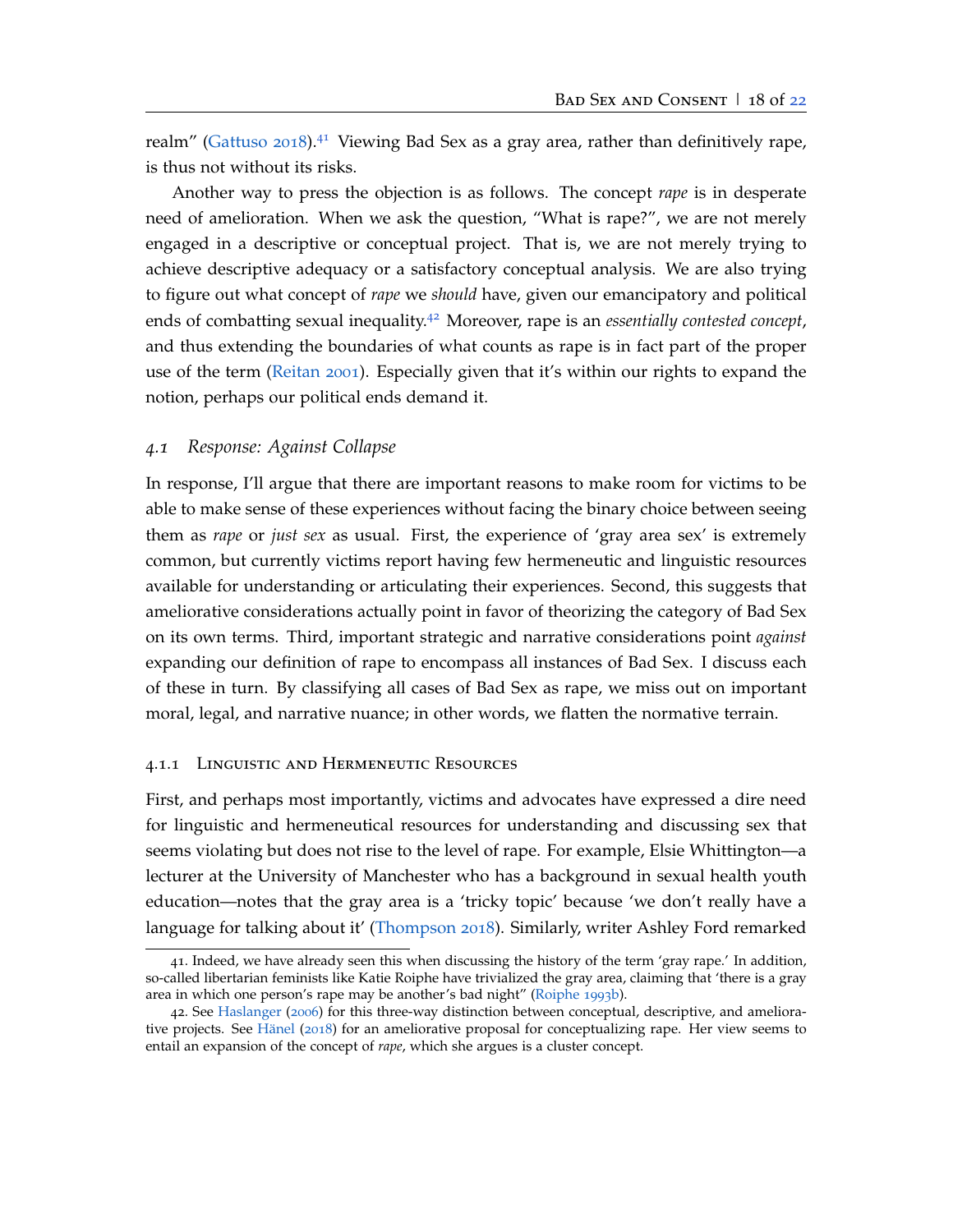in a powerful Twitter thread on the need for "more definitive language" about the "spectrum of harm" inflicted on victims as a result of experiences that were consensual but felt violating and harmful. These include years of feeling like one owes their partner sex as a 'compromise' or 'thank you' [\(Thompson](#page-25-4) [2018](#page-25-4)). Alexandra Brodsky—senior editor of Feministing.com—echoes experiencing a linguistic gap. She writes, "I don't have the language for this substratum of violence we refuse to name as such" [\(Brodsky](#page-22-13) [2014](#page-22-13)). She offers examples involving psychological pressure or stealthing (where a man removes a condom during sex). These calls for expanding linguistic and hermeneutical resources are not limited to the United States. For example, in her "Towards a language of sexual gray zones," Lena Karllson documents a series of similar demands in a Twitter-initiated #talkaboutit campaign in Sweden, which focused on these 'gray areas.' One author observed that "we need a language, we need to think about our own and others' boundaries, about respect, about desire, lust and fear" [\(Karlsson](#page-23-12) [2019](#page-23-12), 211).

In addition to expressing the absence of language to talk about these gray areas, others note that we also need to challenge the general narrative that just because a particular sexual encounter is consensual, then it is morally and politically unproblematic. Commenting on Aziz Ansari and similar examples, Emma Gray writes:

If the #MeToo movement is going to amount to sustained culture change rather than simply a weeding out of the worst actors in a broken system we need to renegotiate the sexual narratives we've long accepted. And that involves having complicated conversations about sex that is violating but not criminal [\(Gray](#page-23-4) [2018](#page-23-4)).

Some advocates reject the notion of gray areas partly because they think that it excuses sexual violence. They worry that it would contribute to "the absurd notion that sexual violence is 'less bad' in some cases" or would risk being victim-blaming as it implicates the victim's agency [\(ConsentEd](#page-22-6) [2020](#page-22-6)). The demand for nuance gives way to a putative demand for justice for victims. On the contrary, Linda Alcoff notes that:

The idea that rape is a simple, straightforward matter actually works to dissuade the many victims from coming forward who feel that their own experience had complexity and ambiguity, and it inhibits the vitally necessary process of being able to discuss one's experience with others. Acknowledging 'gray rape' thus becomes a way to respect the perspective of survivors themselves [\(Alcoff](#page-22-4) [2018](#page-22-4)).

Indeed, terms like 'bad sex' and 'gray sex' often better reflect victims' experiences by their own accounts. For example, the victims surveyed by Gavey repeatedly described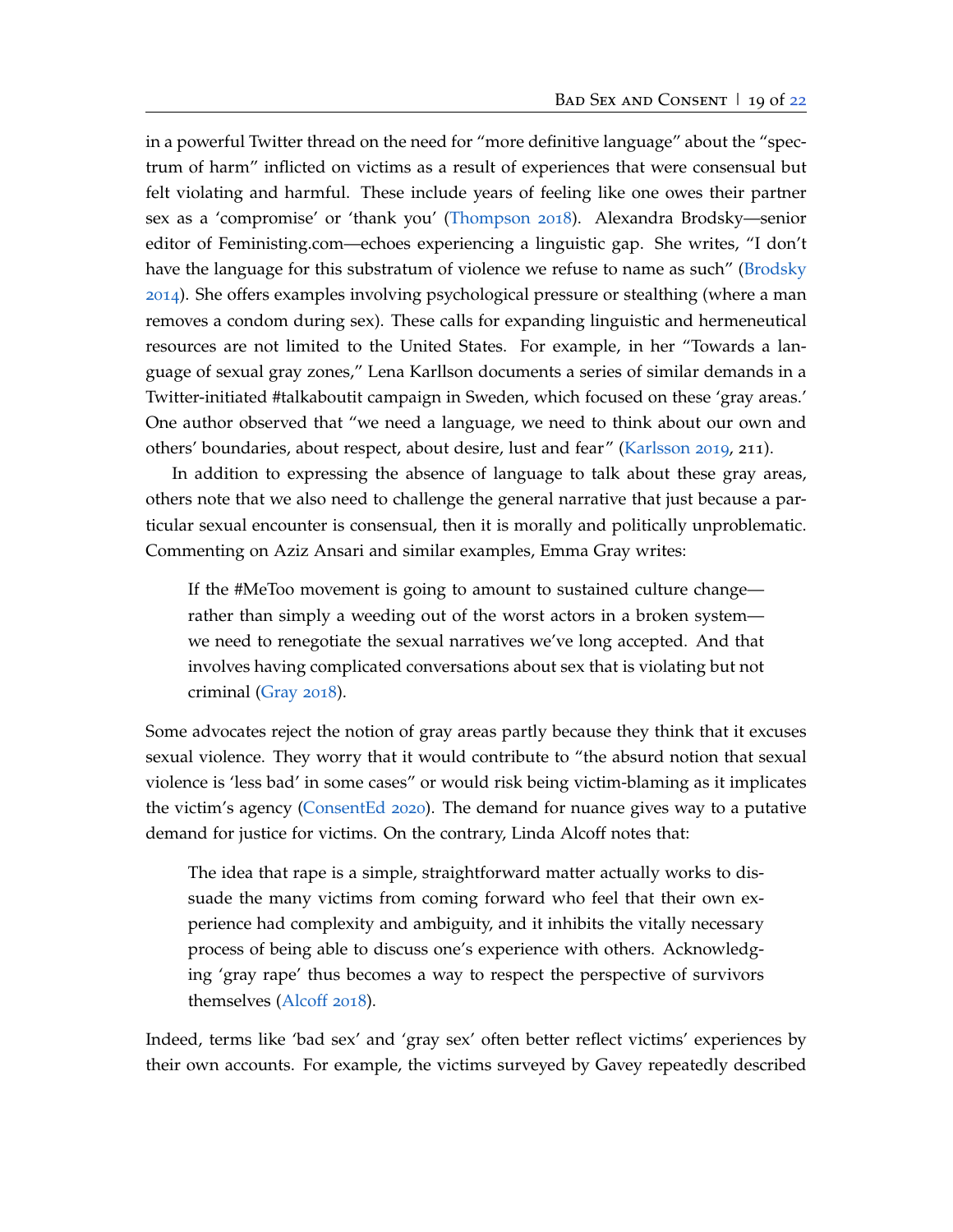their experiences as ambiguous, often expressing ambivalence about how to classify the experience. In Cahill's words, "[t]o attempt to resolve such ambiguity prematurely would risk missing something important about heterosex as currently experienced by heterosexual women" [\(Cahill](#page-22-3) [2016](#page-22-3), 751). While it's true that we cannot always defer to victims' own descriptions about their experiences—given the phenomenon of unacknowledged rapes—that doesn't mean that we ought to dismiss their experiences as articulated out of hand.

#### 4.1.2 Amelioration

The fact that victims have expressed the need for more fine-grained hermeneutic and linguistic tools offers us a response to the ameliorative considerations for expansion. Even if we accept that the concept of rape is in desperate need of amelioration, I don't think that identifying all instances of Bad Sex as rape actually serves emancipatory ends. Rather, what seems genuinely emancipatory is recognizing Bad Sex as a *problem* to be cared about independently of whether it falls under the extension of rape. As noted, there are good reasons for a more nuanced understanding of the range of sexual harm that can occur to individuals, ranging from rape on the one hand to various forms of sexual harassment. While it's true that appeals to the gray area have often been used to excuse sexual violence, this is not a reason to avoid theorizing this area; instead, it is a reason to advocate for its importance and to correct this misunderstanding.

Moreover, as we've seen, it's not clear that encouraging women to use the term 'rape' to describe cases of Bad Sex adequately fits their experiences. For one, as we've seen, some women consent to sex specifically to *avoid* being raped. Moreover, attempting to expand the term 'rape' in such a way may feel empowering to some but stultifying to others. Indeed, it can be traumatic to identify oneself as a rape victim. Rather, we need a larger vocabulary to describe the types and range of harms we can suffer.

### 4.1.3 Strategic and Narrative Reasons

Third, there are important strategic and narrative reasons *against* expanding our definition of rape to encompass all instances of Bad Sex. The highly emotionally charged connotations of 'rape' are a double-edged sword. This has consequences for both victims and for broader political struggles. The fact that 'rape' carries these meanings might make some victims of Bad Sex reluctant to describe their experience in that way. In many of the cases Gavey considers, for instance, women struggle to find the vocabulary to convey that they were sexually violated in a way that was not as severe as rape. As we've seen, with few conceptual resources available, they thought that the harm that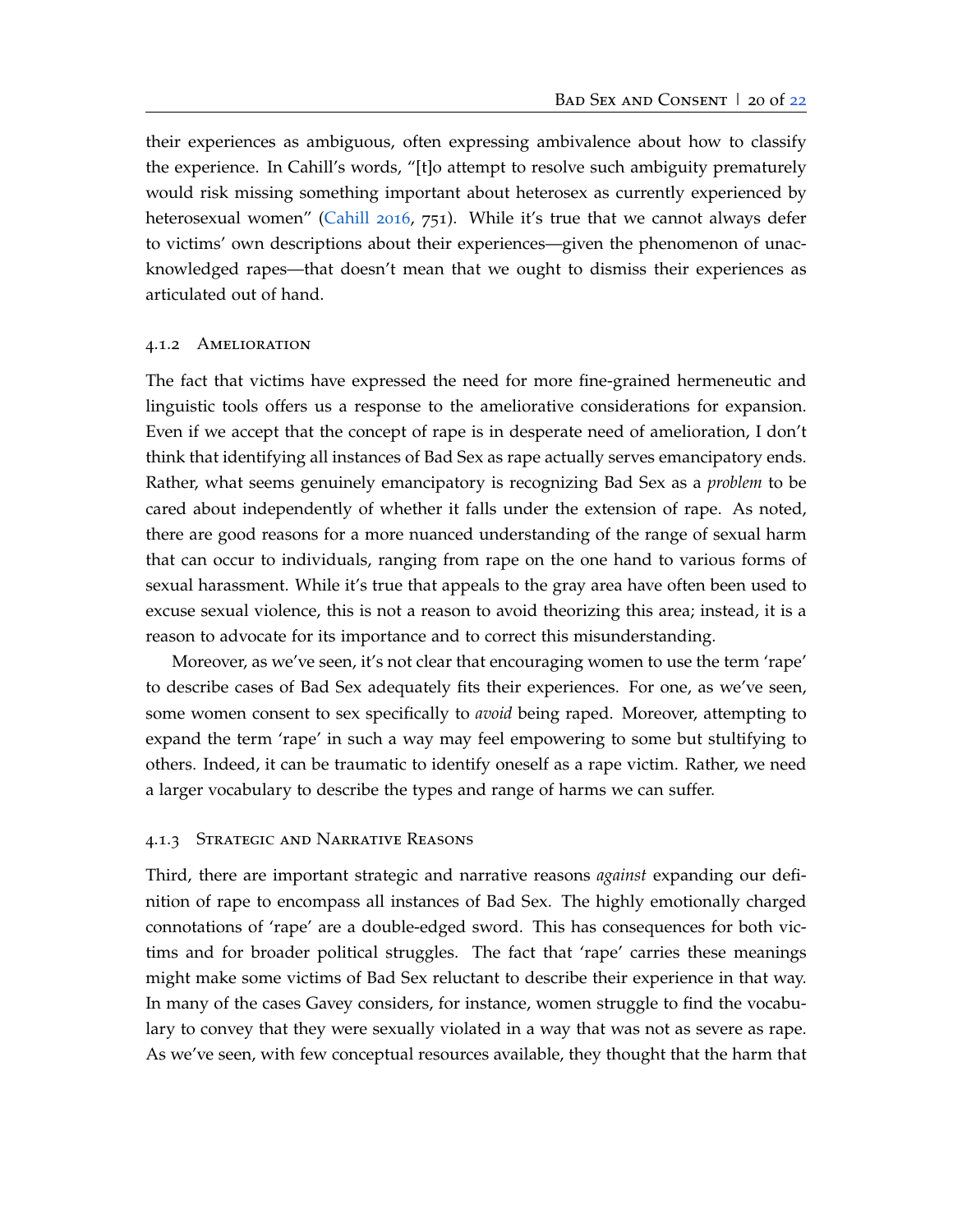was done to them was more imaginary than real.

On a political level, expanding the use of the term 'rape' can lead to backlash. While conservative outlets seem more likely to publicly complain that the term 'rape' is be-ing watered down,<sup>[43](#page-20-0)</sup> others privately express their grievances about movements like #MeToo, telling alleged victims to 'grow up' [\(Merkin](#page-24-13) [2018](#page-24-13)). Of course, some prominent French women have also denounced #MeToo publicly, writing, "Rape is a crime. But insistent or clumsy flirting is not a crime, nor is gallantry a chauvinist aggression" [\(Safronova](#page-25-11) [2018](#page-25-11)). Similarly, Bari Weiss claimed that Aziz Ansari was only guilty of not being a mind reader. She wrote dismissively "I'm apparently the victim of sexual assault. And if you're a sexually active woman in the 21st century, chances are that you are, too" [\(Weiss](#page-25-12) [2018](#page-25-12)). These complaints are not new. For example, Katie Roiphe—a figure we've seen before—remarked in 1993 that the definition of rape has been "stretched" and "the lines between rape and sex begin to blur" [\(Roiphe](#page-24-12) [1993](#page-24-12)b).

Backlash not only hurts political movements. It also hurts victims of both rape and Bad Sex. It hurts victims of rape who might worry that their claims will not be taken as seriously—that perhaps they mean rape in this 'watered down' sense. It hurts victims of Bad Sex who don't have any other tools at their disposal, as we've seen. It also makes it easier for those accused of rape to claim that they did not actually commit rape by the legal definition, when they did, by saying that the accuser meant the term in a very broad way.[44](#page-20-1) The accuser, reluctant to divulge details, may find it harder to 'correct' the record.

Of course, we shouldn't merely be motivated by considerations of backlash in determining whether to extend the use of a concept. Indeed, the prospect of backlash is arguably inherent in many attempts for social progress. The point here is simply that in addition to strategic reasons in favor of expanding our use of the term 'rape' to include Bad Sex, there are also costs worth bearing in mind. In addition to these costs, we've also seen a host of positive reasons for classifying many of the cases we've seen as Bad Sex rather than rape. Thus, we ought to think carefully about whether these costs are worth paying when expansion can harm victims and when there is a clear compromise solution, namely to carve out and articulate this middle ground of conduct that is not criminal—and not even always blameworthy—yet is still harmful to victims.

\*\*\*

Attempts to expand our understanding of what constitutes rape are important. Indeed, much social progress has been made this way. However, attempts to understand

<span id="page-20-0"></span><sup>43</sup>. See, for instance, [https://patriotpost.us/articles/52127-leftists-water-down-the](https://patriotpost.us/articles/52127-leftists-water-down-the-meaning-of-sexual-assault-2017-10-30)[meaning-of-sexual-assault-2017-10-30](https://patriotpost.us/articles/52127-leftists-water-down-the-meaning-of-sexual-assault-2017-10-30)

<span id="page-20-1"></span><sup>44</sup>. If this sounds far-fetched, I can at least report first-hand experience of this tactic.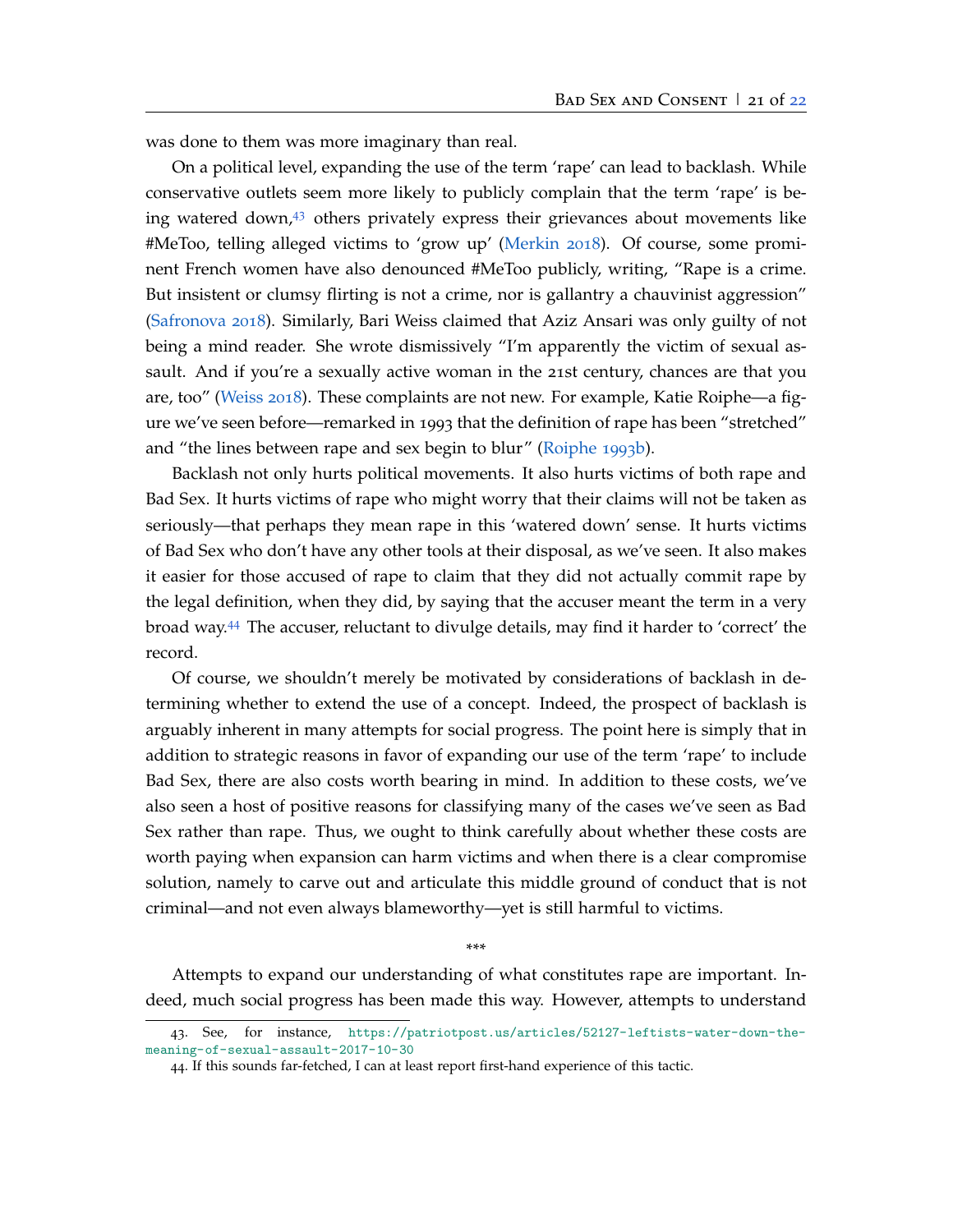cases of Bad Sex on its own terms are also important and, moreover, underexplored. We've now seen three reasons why this project is worth pursuing, appealing to the need for richer linguistic and hermeneutical resources, ameliorative considerations, and strategic reasons.[45](#page-21-2) If we were to collapse the distinctions between Bad Sex and rape, we would not only miss out on important moral and legal nuances; we would also, inadvertently, hamper victims' ability to make sense of and communicate their own experiences.

## <span id="page-21-1"></span>5 Conclusion

<span id="page-21-0"></span>Theorizing about rape has focused centrally on consent. However, by focusing almost exclusively on the wrongs involved in nonconsensual sex, we risk overly legitimizing sex that is consensual. Both proponents and opponents of consent frameworks have failed to fully recognize that consent is, at best, a minimal standard for avoiding rape. On the one hand, this is bad news for consent theorists: it limits consent's powers of moral transformation. On the other hand, it is good news: apparent problems for consent frameworks can be accounted for by acknowledging the existence of Bad Sex. I've argued that Bad Sex includes cases of psychological pressure, social coercion, and epistemic risk, and I have attempted to sketch a descriptive and normative profile of each. Over the past few decades, feminists have helped us make significant progress in understanding the harms of various sorts of encounters, ranging from sexual assault to sexual harassment, and more. By motivating the importance of theorizing about Bad Sex, I hope to have contributed in some small way toward this project.

<span id="page-21-2"></span><sup>45</sup>. See [Cahill](#page-22-3) ([2016](#page-22-3), 751–752) for further considerations against collapse.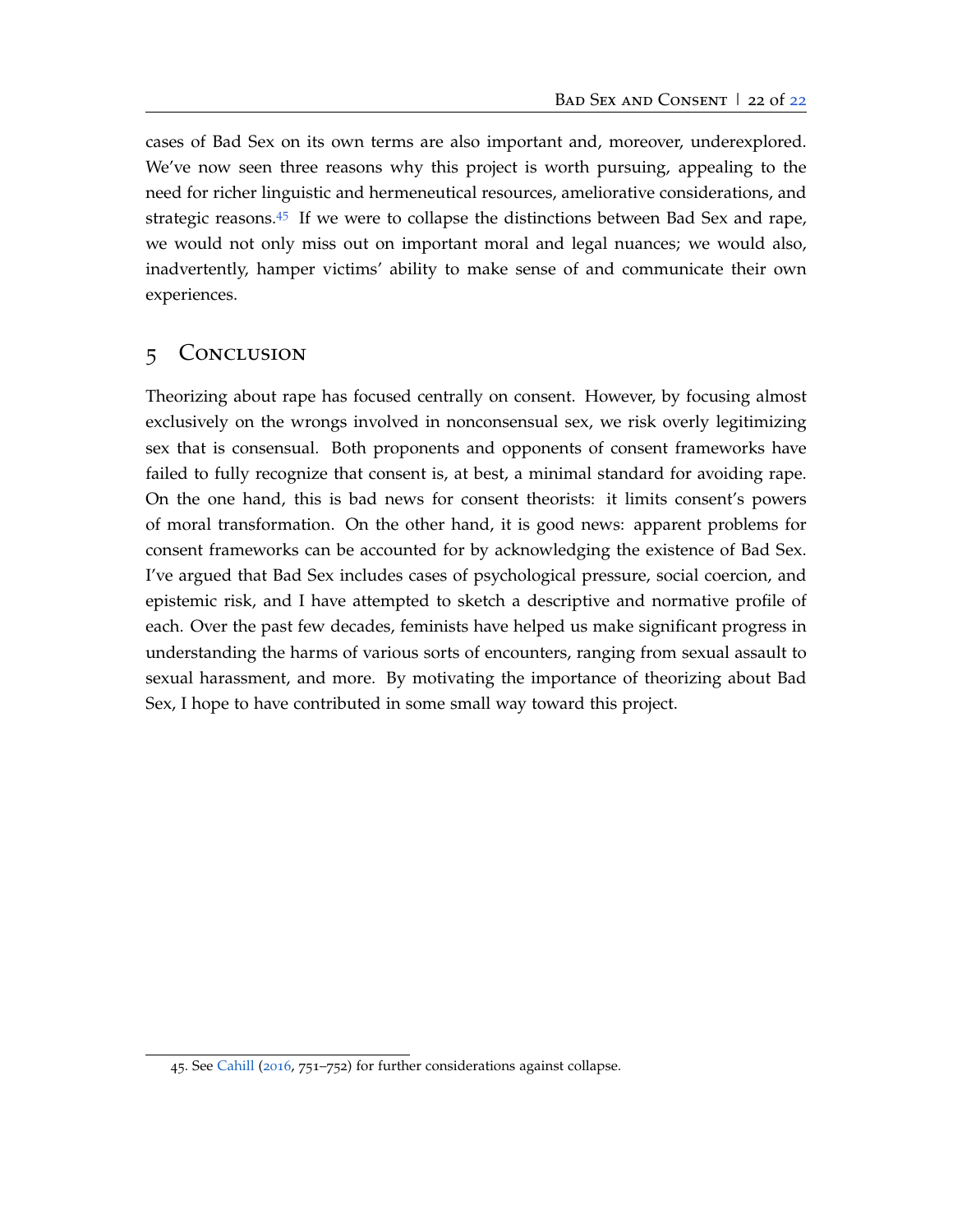## WORKS CITED

<span id="page-22-4"></span>Linda Martín Alcoff. *Rape and resistance*. John Wiley & Sons, 2018.

<span id="page-22-0"></span>David Archard. The wrong of rape. *The Philosophical Quarterly*, 57(228):374–393, 2007.

- <span id="page-22-5"></span>Jessica Bennett. When saying 'yes' is easier than saying 'no', 2017. URL [https://www.nytimes.com/2017/12/16/sunday-review/when-saying-yes-is](https://www.nytimes.com/2017/12/16/sunday-review/when-saying-yes-is-easier-than-saying-no.html)[easier-than-saying-no.html](https://www.nytimes.com/2017/12/16/sunday-review/when-saying-yes-is-easier-than-saying-no.html).
- <span id="page-22-13"></span>Alexandra Brodsky. That bad, 2014. URL [http://feministing.com/2014/06/02/that](http://feministing.com/2014/06/02/that-bad/)[bad/](http://feministing.com/2014/06/02/that-bad/).
- <span id="page-22-3"></span>Ann J Cahill. Unjust sex vs. rape. *Hypatia*, 31(4):746–761, 2016.
- <span id="page-22-10"></span>Sara B Chadwick, Miriam Francisco, and Sari M van Anders. When orgasms do not equal pleasure: Accounts of "bad" orgasm experiences during consensual sexual encounters. *Archives of sexual behavior*, 48(8):2435–2459, 2019.
- <span id="page-22-7"></span>Margaret Cho. Foreward. In Jaclyn Friedman and Jessica Valenti, editors, *Yes Means Yes!: Visions of Female Sexual Power and a World Without Rape, pages 1–4. Seal Press, 2019.*
- <span id="page-22-11"></span>Patricia Hill Collins. *Black feminist thought: Knowledge, consciousness, and the politics of empowerment*. Routledge, 2002.
- <span id="page-22-1"></span>Sarah Conly. Seduction, rape, and coercion. *Ethics*, 115(1):96–121, 2004.
- <span id="page-22-6"></span>ConsentEd. Myth: Grey rape, 2020. URL [http://www.consented.ca/myths/grey](http://www.consented.ca/myths/grey-rape/)[rape/](http://www.consented.ca/myths/grey-rape/).
- <span id="page-22-2"></span>Tom Dougherty. Affirmative consent and due diligence. *Philosophy and Public Affairs*, 46 (1):90–112, 2018. doi: 10.1111[/papa.](http://dx.doi.org/10.1111/papa.12114)12114.
- <span id="page-22-9"></span>Joel Feinberg. *The Moral Limits of the Criminal Law: Volume 1: Harm to Others*. Oxford University Press, 1987.
- <span id="page-22-12"></span>David Finkelhor and Kersti Yllö. *License to rape: Sexual abuse of wives*. Simon and Schuster, 1985.
- <span id="page-22-8"></span>Reina Gattuso. Rape culture is a contract we never actually signed, 2015. URL [http://feministing.com/2015/05/26/rape-culture-is-a-contract-we-never](http://feministing.com/2015/05/26/rape-culture-is-a-contract-we-never-actually-signed/)[actually-signed/](http://feministing.com/2015/05/26/rape-culture-is-a-contract-we-never-actually-signed/).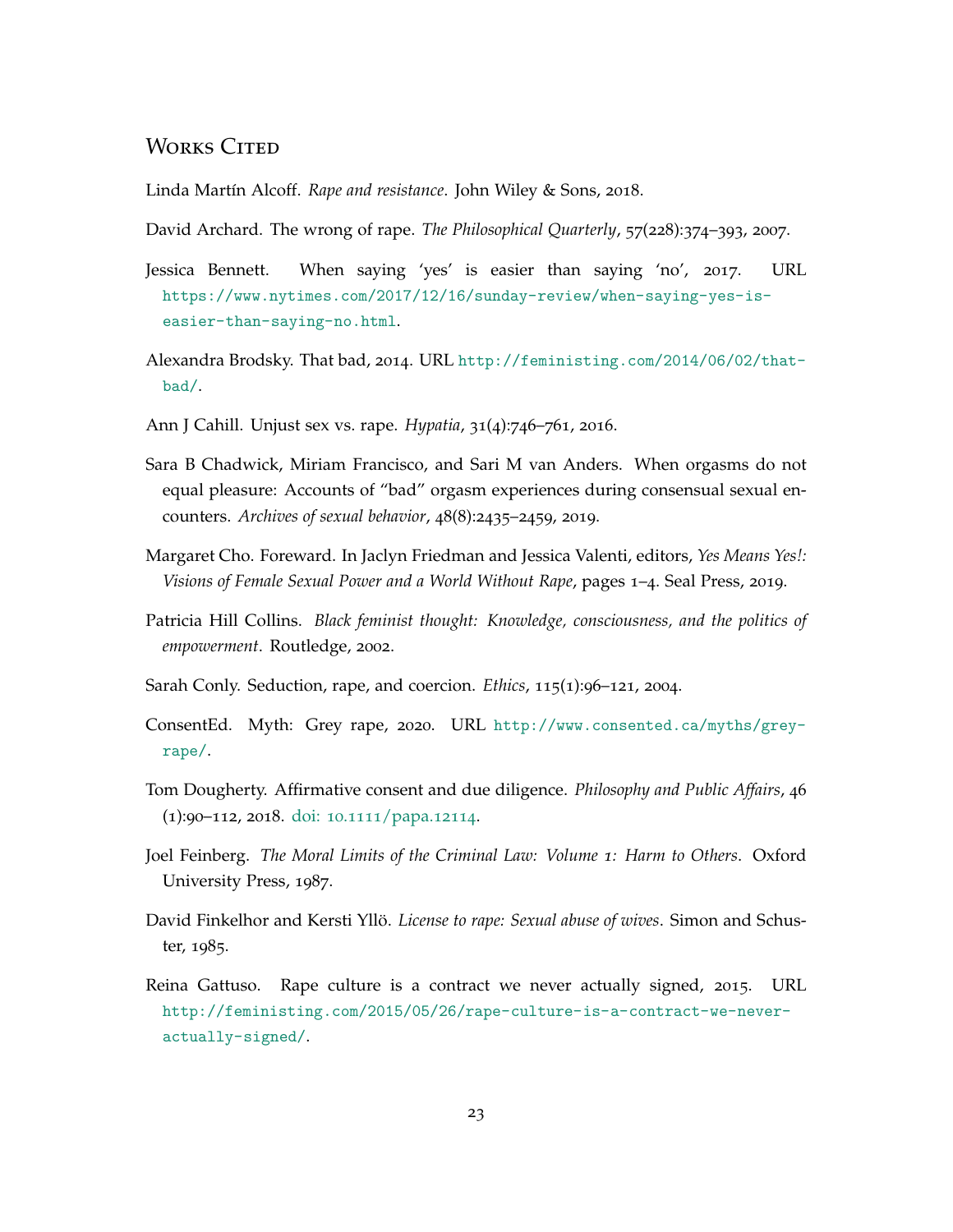- <span id="page-23-9"></span>Reina Gattuso. Is there a "gray zone" in consent?, 2018. URL [http://feministing.](http://feministing.com/2018/05/11/is-there-a-gray-zone-in-consent/) [com/2018/05/11/is-there-a-gray-zone-in-consent/](http://feministing.com/2018/05/11/is-there-a-gray-zone-in-consent/).
- <span id="page-23-2"></span>Nicola Gavey. *Just sex?: The cultural scaffolding of rape*. Routledge, 2005.
- <span id="page-23-4"></span>Emma Gray. On aziz ansari and sex that feels violating even when it's not criminal, 2018. URL [https://www.huffpost.com/entry/aziz-ansari-sex-violating-but](https://www.huffpost.com/entry/aziz-ansari-sex-violating-but-not-criminal_n_5a5e445de4b0106b7f65b346)[not-criminal\\_n\\_5a5e445de4b0106b7f65b346](https://www.huffpost.com/entry/aziz-ansari-sex-violating-but-not-criminal_n_5a5e445de4b0106b7f65b346).
- <span id="page-23-11"></span>Hilkje Charlotte Hänel. *What is Rape?: Social Theory and Conceptual Analysis*. transcript Verlag, 2018.
- <span id="page-23-10"></span>Sally Haslanger. What good are our intuitions? *Proceedings of the Aristotelian Society, Supplementary Volumes*, pages 89–143, 2006.
- <span id="page-23-0"></span>Heidi M Hurd. The moral magic of consent. *Legal Theory*, 2(2):121–146, 1996.
- <span id="page-23-7"></span>Emily A Impett and Letitia A Peplau. Sexual compliance: Gender, motivational, and relationship perspectives. *Journal of sex research*, 40(1):87–100, 2003.
- <span id="page-23-3"></span>Katharine Jenkins. Rape myths and domestic abuse myths as hermeneutical injustices. *Journal of Applied Philosophy*, 34(2):191–205, 2017.
- <span id="page-23-12"></span>Lena Karlsson. Towards a language of sexual gray zones: feminist collective knowledge building through autobiographical multimedia storytelling. *Feminist Media Studies*, 19 (2):210–224, 2019.
- <span id="page-23-5"></span>Olga Khazan. A viral short story for the MeToo moment, 2017. URL [https://www.theatlantic.com/technology/archive/2017/12/a-viral-short](https://www.theatlantic.com/technology/archive/2017/12/a-viral-short-story-for-the-metoo-moment/548009/)[story-for-the-metoo-moment/548009/](https://www.theatlantic.com/technology/archive/2017/12/a-viral-short-story-for-the-metoo-moment/548009/).
- <span id="page-23-6"></span>Barbara Krahé, Renate Scheinberger-Olwig, and Susanne Kolpin. Ambiguous communication of sexual intentions as a risk marker of sexual aggression. *Sex Roles*, 42(5): 313–337, 2000. doi: 10.1023/A:[1007080303569](http://dx.doi.org/10.1023/A:1007080303569). URL [https://doi.org/10.1023/A:](https://doi.org/10.1023/A:1007080303569) [1007080303569](https://doi.org/10.1023/A:1007080303569).
- <span id="page-23-1"></span>R. Kukla. That's what she said: The language of sexual negotiation. *Ethics*, 129(1):70–97, 2018. doi: 10.1086/[698733](http://dx.doi.org/10.1086/698733).
- <span id="page-23-8"></span>Catharine A. MacKinnon. A rally against rape. *Feminism Unmodified: Discourses on Life and Law*, pages 81–88, 1981.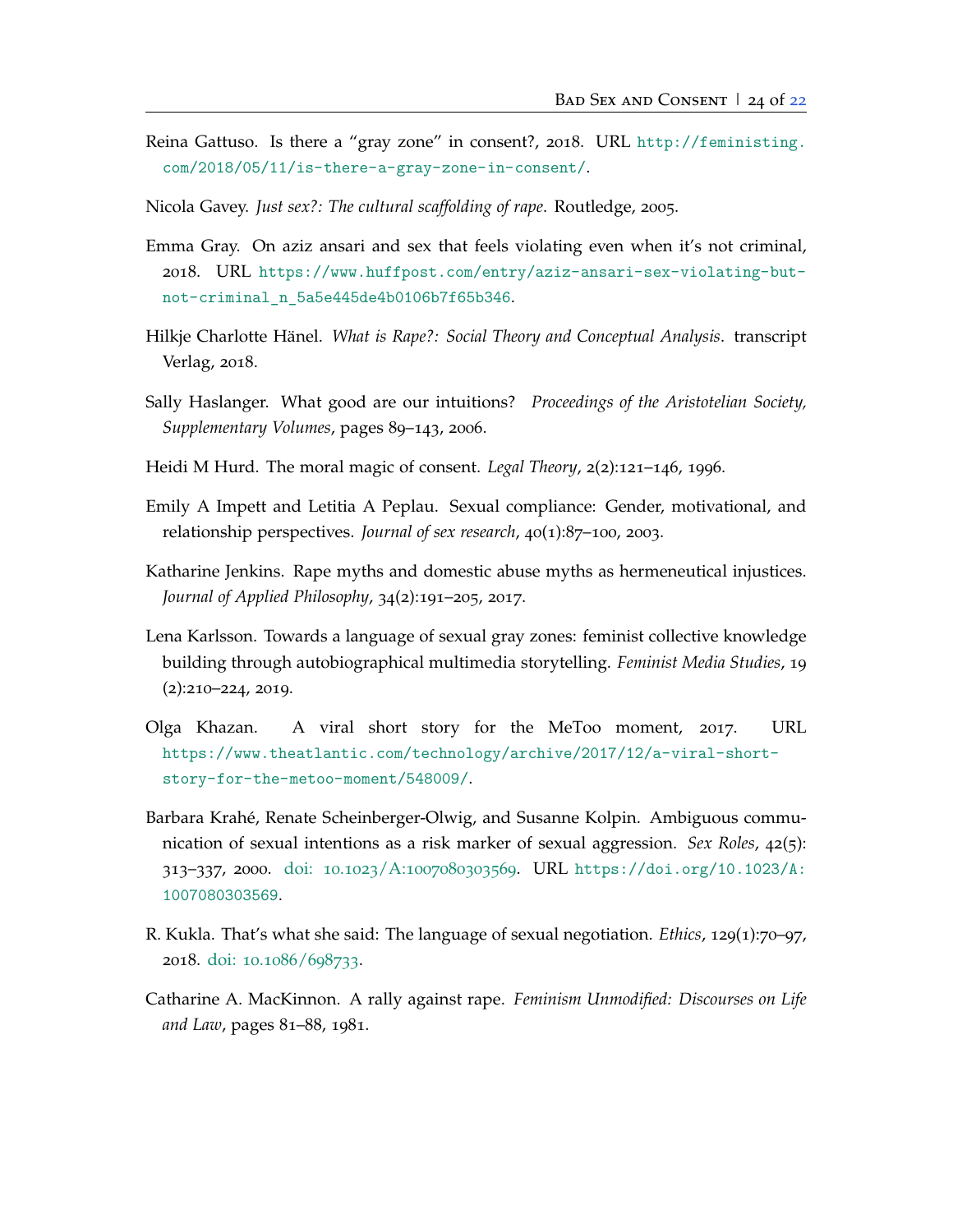- <span id="page-24-7"></span>Catharine A MacKinnon. Trafficking, prostitution, and equality. In *Butterfly Politics*. Harvard University Press, 2017.
- <span id="page-24-9"></span>Filipa Melo Lopes. 'Half Victim, Half Accomplice': Cat Person and narcissism. *Ergo: An Open Access Journal of Philosophy*, forthcoming.
- <span id="page-24-13"></span>Daphne Merkin. Publicly, we say #MeToo. privately, we have misgivings., 2018. URL [https://www.nytimes.com/1993/06/13/magazine/date-rape-s-other](https://www.nytimes.com/1993/06/13/magazine/date-rape-s-other-victim.html)[victim.html](https://www.nytimes.com/1993/06/13/magazine/date-rape-s-other-victim.html).
- <span id="page-24-5"></span>Robin Morgan. Going too far: The personal chronicle of a feminist. 1977.
- <span id="page-24-4"></span>Elena Nicolaou. Kristen roupenian on 'Cat Person', #MeToo and going viral, 2019. URL <https://www.ft.com/content/95d4456e-36b6-11e9-bd3a-8b2a211d90d5>.
- <span id="page-24-3"></span>Elena Nicolaou and Courtney E. Smith. A #MeToo timeline to show how far we've come — & how far we need to go, 2019. URL [https://www.refinery29.com/en](https://www.refinery29.com/en-us/2018/10/212801/me-too-movement-history-timeline-year-weinstein)[us/2018/10/212801/me-too-movement-history-timeline-year-weinstein](https://www.refinery29.com/en-us/2018/10/212801/me-too-movement-history-timeline-year-weinstein).
- <span id="page-24-2"></span>Sam Parker and Abi Wilkinson. 'Cat Person': A male and female take on the most talked-about short story of 2017, 2017. URL [https://www.esquire.com/uk/culture/](https://www.esquire.com/uk/culture/a14414351/cat-person-a-male-and-female-take-on-the-most-talked-about-short-story-of-2017/) [a14414351/cat-person-a-male-and-female-take-on-the-most-talked-about](https://www.esquire.com/uk/culture/a14414351/cat-person-a-male-and-female-take-on-the-most-talked-about-short-story-of-2017/)[short-story-of-2017/](https://www.esquire.com/uk/culture/a14414351/cat-person-a-male-and-female-take-on-the-most-talked-about-short-story-of-2017/).
- <span id="page-24-11"></span>Eric Reitan. Rape as an essentially contested concept. *Hypatia*, 16(2):43–66, 2001.
- <span id="page-24-0"></span>Katie Roiphe. *The Morning After: Sex, fear, and feminism on campus*. **Boston, New**, 1993a.
- <span id="page-24-12"></span>Katie Roiphe. Date rape's other victim, 1993b. URL [https://www.nytimes.com/1993/](https://www.nytimes.com/1993/06/13/magazine/date-rape-s-other-victim.html) [06/13/magazine/date-rape-s-other-victim.html](https://www.nytimes.com/1993/06/13/magazine/date-rape-s-other-victim.html).
- <span id="page-24-6"></span>Tricia Rose. *Longing to tell: Black women talk about sexuality and intimacy*. Farrar, Straus and Giroux, 2004.
- <span id="page-24-1"></span>Kristen Roupenian. Cat Person, 2017. URL [https://www.newyorker.com/magazine/](https://www.newyorker.com/magazine/2017/12/11/cat-person) [2017/12/11/cat-person](https://www.newyorker.com/magazine/2017/12/11/cat-person).
- <span id="page-24-8"></span>Jed Rubenfeld. The riddle of rape-by-deception and the myth of sexual autonomy. *Yale LJ*, 122:1372, 2012.
- <span id="page-24-10"></span>Diana E. H. Russell. *Rape in marriage*. Macmillan Publishing Company, 1983.